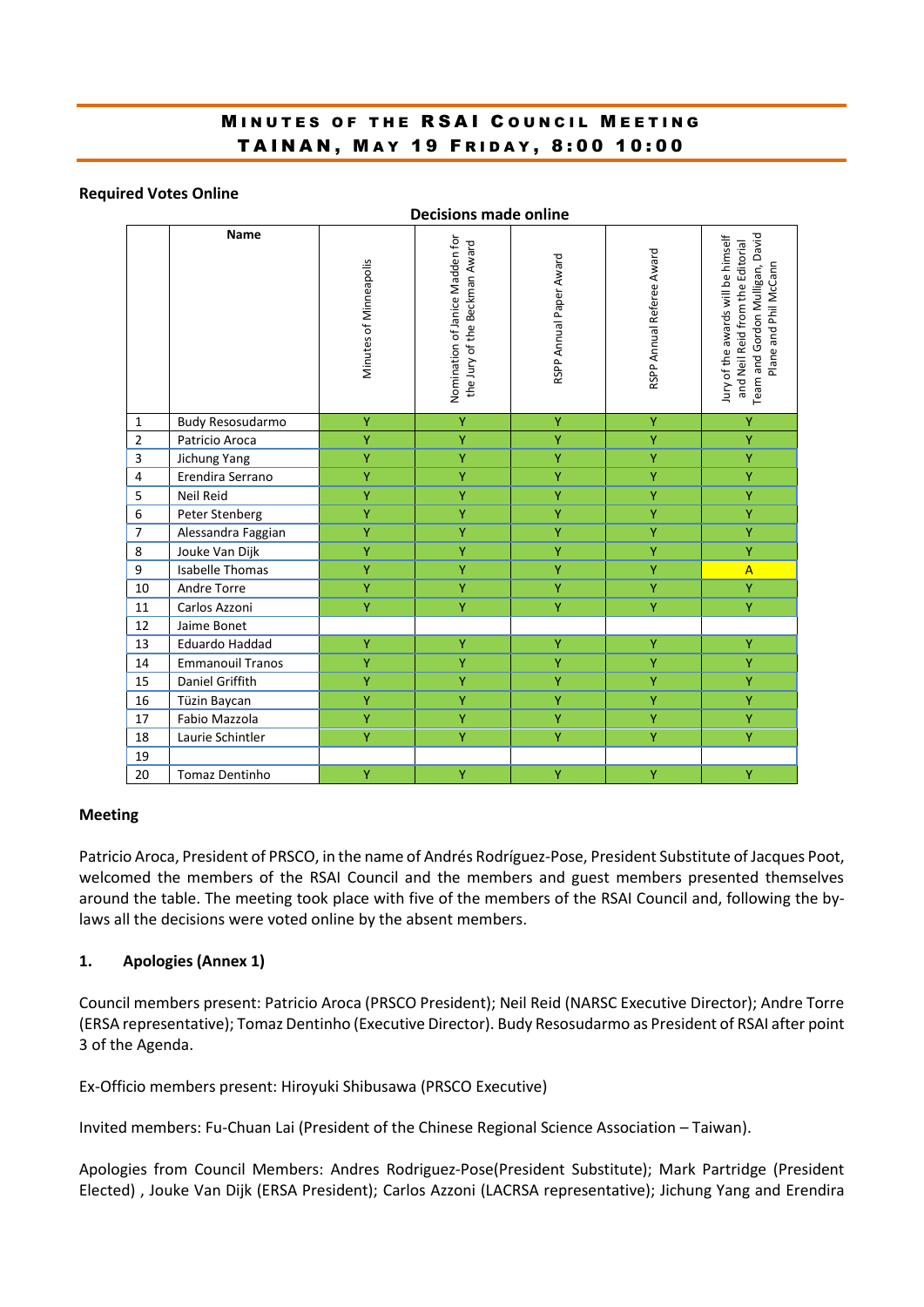Serrano (PRSCO representatives); Isabelle Thomas (ERSA Representative); Peter Stenberg and Alessandra Faggian (NARSC Representatives); Eduardo Haddad and Jaime Bonet (LARSA Representatives); Emmanouil Tranos, Daniel Griffith; Tüzin Baycan, Laurie Schintler and Fabio Mazzola (Councillors at large).

Long Range Planning Committee Members present: Jean Claude Thill.

# M-I. The RSAI Council acknowledged the apologies.

# **2. Approval of the minutes of the Minneapolis meeting**

Patricio Aroca informed the Council that the Minutes, revised by Andrés Rodriguez-Pose, were send to all previously. Then asked if there were any amendments to the Minutes of the Council in Minneapolis held on 11 November 2016.

# M-II. The RSAI Council approved with votes online the Minutes of the Minneapolis Council (November 2016)

# **3. Notes from the Long Range Planning Committee**

Jean Claude Thill, from the Long Range Planning Committee, expressed the concerns that the establishment of different levels of membership fees and the relatively low response from the sections involved show the low interest of being a member and the reduced knowledge about the advantages of being a RSAI member. Jean Claude Thill also said that the choice of Goa for the World Congress may deter many participants and that the decision done a few years ago to a major city was not considered in the choice.

Neil Reid commented that members are often not informed that they are members. Patricio Aroca informed that members do not see many advantages on the access to the RSAI journals since they already have access through their institutions. Patricio Aroca also suggested that Conference Proceedings should be compiled with the papers agreed by the authors because there is value in the proceedings of international meetings. Budy Resosudarmo defended that the association should provide services that have value for the members.

Tomaz Dentinho said that every member receives the RSAI News, the Newsletter and the calls for elections. Agreed to send the information on membership belonging explicitly in the RSAI News. Tomaz Dentinho also said that according to the agreement with Wiley the main service provided by RSAI to the members is the access to RSAI journals.

# M-III. The RSAI Council acknowledged the notes from the Long Range Planning Committee.

# **4. Election of the RSAI President 2017-2019 (Annex 3)**

Tomaz Ponce Dentinho informed the Council that:

- (i) Jacques Poot renounced the Presidency due to family health problems on March 19(Annex 3a);
- (ii) Andrés Rodríguez-Pose suggested online to the Council that new elections should take place to allow PRSCO to have its turn in the agreed rotating presidency of RSAI since the respective term was in the beginning.
- (iii) The members of the Council agreed unanimously on the suggestion of new elections;
- (iv) The nomination committee proposed a general call for applications that received three candidates (Annex 3b);
- (v) The nomination committee justified unanimously that Budy Resosudarmo should be the candidate to be presented to the Council (Annex 3c);
- (vi) The members of the Council vote in favour of the election of Budy Resosudarmo as President of RSAI for 2017-2018 with fourteen votes in favour and two abstentions. Three members of the Council did not vote online.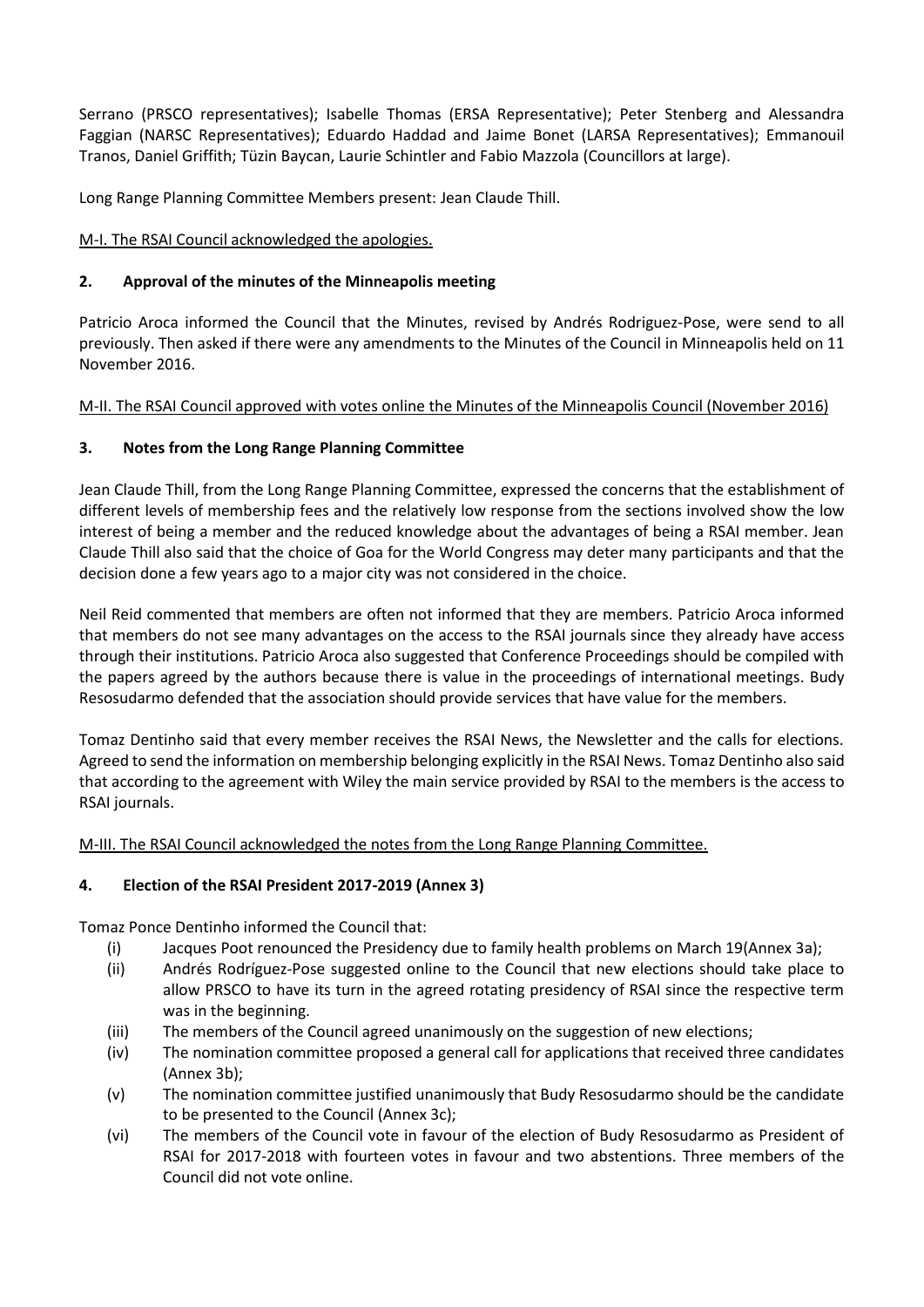M-IV. The RSAI Council congratulated Budy Resosudarmo for his election as President of the Regional Science Association for the period 2017-2018.

Budy Resosudarmo thanked the councillors. He said that he is able to take the opportunity for the benefit of the association and its members.

Patricio Aroca passed the chair of the meeting to Budy Resosudarmo.

## **5. Report and Accounts of 2016**

Budy Resosudarmo asked to postpone the analyses of the Report and Accounts of 2016 to the Council Meeting in Groningen (August) so that he can study the documentation and be aware of the finances of the association. Tomaz Dentinho reported that Francisco Carballo-Cruz the RSAI Treasurer did not yet produced the report that has still the statement of the accountant and the audit of the auditor.

M-V. The RSAI Council approved to postpone the analysis of the Report and Accounts of 2016 to the Council Meeting of Groningen.

## **6. World Congresses (Annex 4)**

Tomaz Dentinho reported that after the Meeting in Minneapolis there was a call for applications (Annex 5a), five applications were accepted (Annex 5b) and voted by the Selection Committee (5c) and ratified by the members of Council online. Andre Torre said explicitly that ERSA supports the choice of India.

Budy Resosudarmo point out a few points: 1) To guarantee human security the LOC should have Congress staff in Goa Airport during days of the Conference; 2) To secure food security catering must be provided by certified providers; 3) Target the unit cost to be around 100 US\$ per person for the venue; 4) The allocation of 1000 € to support the traveling of Professor Sumana Banerjee to Groningen to report on the development of the Congress Organization.

Neil Reid told that there was a very good proposal from Argentina that almost won and that it can be considered for the next world conference. Patricio Aroca informed that the 2<sup>nd</sup> Conference of the Latin American and Caribbean Regional Science Association is programmed for 2020. Jean Claude Thill said that what was approved by the Council a few years ago was to have World Conferences every two years in central places. Budy Resosudarmo suggested that the intervals between the World Congresses should be flexible between 2 and 4 years.

Budy Resosudarmo remarked that the World Conference should involve prominent Key Speakers, get the involvement of scientific journals, attract students from emerging countries like India and China and, whenever possible, be organized by more than one section. Patricio Aroca reported that the meeting in Ecuador was very successful in attracting good contributions due to a clear link with a publication.

M-VI. The RSAI Council accepted the recommendations of the President regarding security, cost, key speaker's profile and connection with journals.

### **7. Supra - regional and Sections**

# **North American Regional Science Association (NARSC)**

Neil Reid reported that NARSC, in conjunction with the Mid-Continent Regional Science Association, hosted a very successful North American Meeting of the Regional Science Association International in Minneapolis, November 9-12, 2016. There were 550 registrants, 135 breakout sessions, 4 workshops, 2 plenary sessions, 5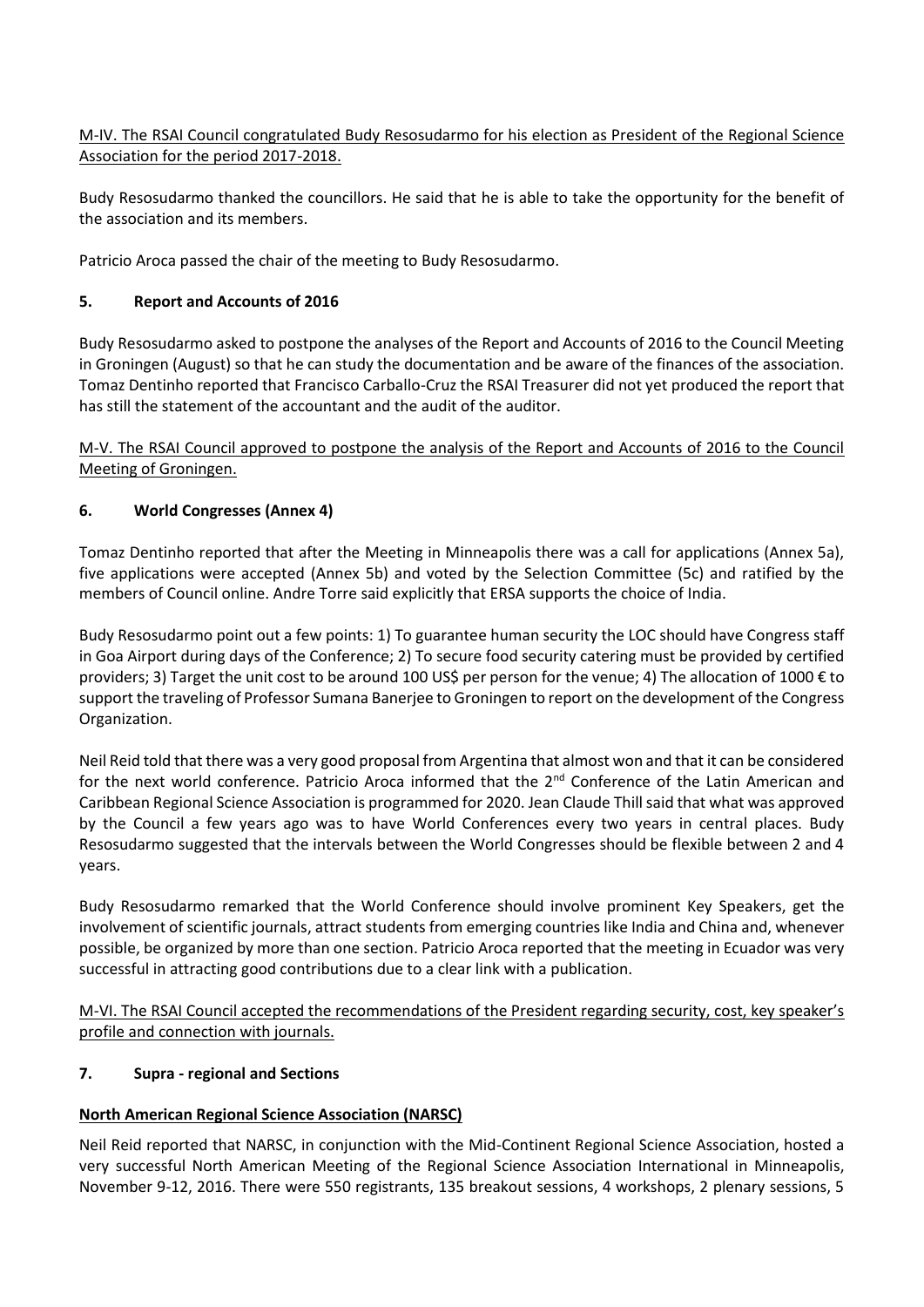board/council meetings, and 2 field trips. Peter Stenberg (United States Department of Agriculture) was elected as Chair of NARSC for 2017, while Alessandra Faggian (Ohio State University/Gran Sasso Science Institute was elected as NARSC President for 2017. At the Saturday Awards Luncheon the following prizes and awards were awarded: The student-led paper competition winners were Leonardo Bonilla and Esteban Lopez of the University of Illinois, Urban-Champaign for their paper "House Prices and School Choice: Evidence from Chicago's Magnet Schools Proximity Lottery". The student authored paper competition winner was Dhari Aljutaili of the University of California Irvine for the paper "The Effect of Neighbourhood Design on Social Interaction as Measured by Carpooling". The winner of the 2016 Stevens Graduate Fellowship in Regional Science was announced as Nick Tsivanidis, a Ph.D. candidate at the University of Chicago. The Walter Isard Award for Scholarly Achievement in Regional Science was awarded to Alex Anas of University of Buffalo, State University of New York. The David Boyce Award for Service to Regional Science was awarded to Neil Reid of the University of Toledo. The Geoffrey J.D. Hewings Award, which recognizes distinguished contributions to Regional Science research by scholars who have recently completed doctoral studies, was awarded to Daoqin Tong of the University of Arizona. The William Alonso Memorial Prize for Innovative Work in Regional Science had joint winners. They were David Boyce (University of Illinois, Chicago) and Huw Williams (University of Cardiff) for their book "Forecasting Urban Travel: Past, Present and Future", (publisher Edward Elgar, 2015) and Michael Batty (University College, London) for his book "The New Science of Cities" (publisher MIT Press 2013). The 2017 North American Meetings of RSAI will be held in Vancouver, British Columbia, November 8-11.

Neil Reid also said that after the NARSC Conference of Vancouver in November 2017 the Association of Urban Economics will leave NARSC conferences representing around between 90-95 participants. He also informed that the Spatial Econometrics association will join the NARSC Congress in the following years in Pittsburgh (2019). Regarding the five associations comprising NARSC Neil Reid said that only three are active and the Canadian and the North East have no activity.

Budy Resosudarmo said that the RSAI community worldwide needs support for graduate programs from NARSC. Neil Reid said that many researchers on economic geography do not attend NARSC Conferences. Jean Claude Thill said that many people in economic geography have not the same economic background of regional scientists. Neil Reid add that we should propose Regional Science Policy and Practice Sessions and invite key persons like David Rigby (UCLA) to organize the sessions. Budy Resosudarmo said that RSAI has the capacity to support. Andre Torre informed that regional scientist in French Speaking Quebec are very active.

### **European Regional Science Association (ERSA)**

Jouke van Dijk sent a note reporting that ERSA, in collaboration with the German speaking Section (Gfr) and the hosting University WU, hosted a very successful Annual Congress in Vienna, Austria, August 23-26, 2016. The Congress recorded 865 registrants from 52 countries over the world, 224 sessions, 6 Technical excursions as well as 4 pre-congress workshops. During the Opening Session, Edward Glaeser gave the keynote speech in front of over 500 participants. Two Awards were given during the Closing Session: Michael Wyrwich, Friedrich Schiller University Jena, was awarded the ERSA Epainos Award for his paper "Persistence of spatial differences of female labor force participation," which was presented during the Epainos Sessions of the Congress. The ERSA Prize in Regional Science 2016, supported by EIB, was awarded to Professor Bernard Fingleton, Director of Research in the Department of Land Economy, University of Cambridge, United Kingdom. At the ERSAC Meeting held during the Vienna Congress, The ERSAC unanimously appointed Vicente Royuela, Katarzyna Kopczewska, Yannis Psycharis, Tomaso Pompili, Francisco Carballo Cruz, in individual voting for EOC members for the term 2017-2021.

In cooperation with RSAI, AISRe and the Politecnico di Milano, ERSA organised the 29th ERSA Summer School which was held from the 3rd July to 10th July, 2016 in Milan, Italy, at the Politecnico di Milano. There was great interest for this topic. 51 Participants from 18 countries were selected to participate and reported a high satisfaction level in the final evaluation.

As part of ERSA mission to reinforce links between academics and policy makers, 6 Academic Lectures, organized with the European Commission, were held in 2016. Following its increasing interest, the ERSA-REGIO Lecture Series program continues in 2017. Like last year ERSA contributed to the University Sessions and Master Class of the European Week for Regions and Cities14th European Week of Regions and Cities (previously named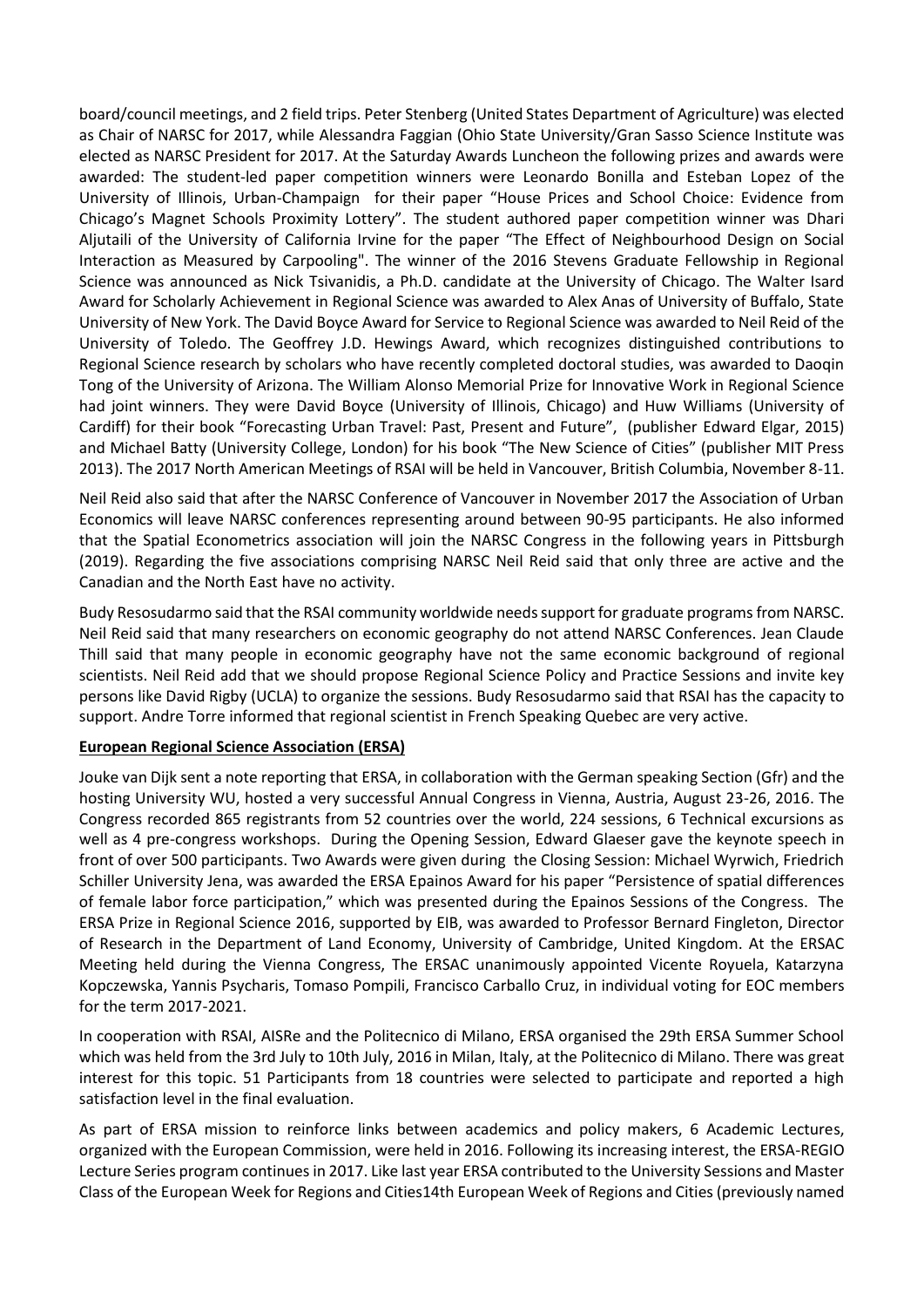Open Days) 10-13 October 2016, European Commission, Brussels (Belgium). Jointly with DG REGIO and CORE Ersa organized an International workshop on "How can Regional Policy Benefit from Big Data?" on 22 November 2016, at CORE-UCL Louvain-la-Neuve, Belgium The aim of this workshop is how various types of Big Data can be used in a creative way to tackle key issues in today's regional policy like smart specialization, social inclusion of vulnerable population, the impact of migrants and refugees, especially knowing that we lack of timely available and detail data on spatial scale for these issues.

The 2017 ERSA Congress (57th) will be held in Groningen, The Netherlands, August 29- September 1.

Andre Torre reinforced that ERSA will welcome everybody in Groningen where 800-900 participants are expected. The strategy has been to open to special sessions from different fields and methodologies and the inclusion of a policy day with policy makers. Andre Torre also informed that the ERSA Congress in 2018 is in Cork and there will be one summer school and one winter school in Lille.

Finally Andre Torre informed the Council that ERSA embraced the new Moroccan Section and this year the Bulgarian Section will probably be accepted. In the end Andre Torre expressed the concern within ERSA that with new supra regional organization the rotation of the Presidency between them will be eight years.

## **Pacific Regional Science Conference Organization (PRSCO)**

Hiroyuki Shibusawa reported that the 14th PRSCO Summer Institute was conducted in Bangkok, Thailand, from June 27–29, 2016. Seventy-eight papers, organized according to their theme in 19 parallel sessions, were presented at the Institute. The themes covered a wide range of studies related to the field of regional science. The program featured presentations by leading scholars from more than 20 countries, and attendees came from around the world. The 14th PRSCO Summer Institute initiated the establishment of the Thailand Section of the Regional Science Association International (RSAI) and the expansion of the network of regional scientists in Thailand. The 25th Pacific Conference of the RSAI is held in Tainan, Taipei, on May 17-20, 2017. The conference is hosted by Chinese Regional Science Association – Taiwan (CRSA-T) and the Department of Urban Planning, National Cheng Kung University. The main theme is "Sustainable and Resilience Regional Development". There are about 120 papers will be presented at the conference, and the total participants coming from more than 20 countries are expected to be around 150-180. Attendees may learn the latest knowledge in every subfield of regional science, and exchange research idea during this conference.

Budy Resosudarmo asked if it would be possible to have a session about the creation and management of a section. Patricio Aroca reported that in Peru it is difficult to leave the inner circle of Lima and move to from one group to involve all the groups and universities of the country. He also said that the Summer Course in Ecuador was a good starting point. Budy concluded that it is important to learn with each other.

### **Latin America and Caribbean Regional Science Association (LACRSA) Report**

Carlos Azzoni reported that since LACRSA was created, Carlos Azzoni has acted as its interim president. The association will be formally established during the XIII Brazilian Congress of the Brazilian Regional Science Association (ABER), at the Faculty of Economics of the University of São Paulo, October 11-13, 2017. The national associations will have representatives at the meeting, and final steps in terms of defining the constitution and electing the first president and directors will take place.

Tomaz Dentinho reported that RSPP will have a special issue coordinated by Carlos Azzoni with a selection of papers presented in São Paulo.

M-VII. The RSAI Council acknowledged the information provided about the supra regionals and sections and reinforced the recommendation to share the experiences between the various sections.

# **8. RSAI Publications**

### **Papers in Regional Science**

Roberta Capello reported that Papers in Regionals Science is proceeding normally. The submissions in 2017 are constant and come from all over the world. The next special issue under preparation is on "Brexit and its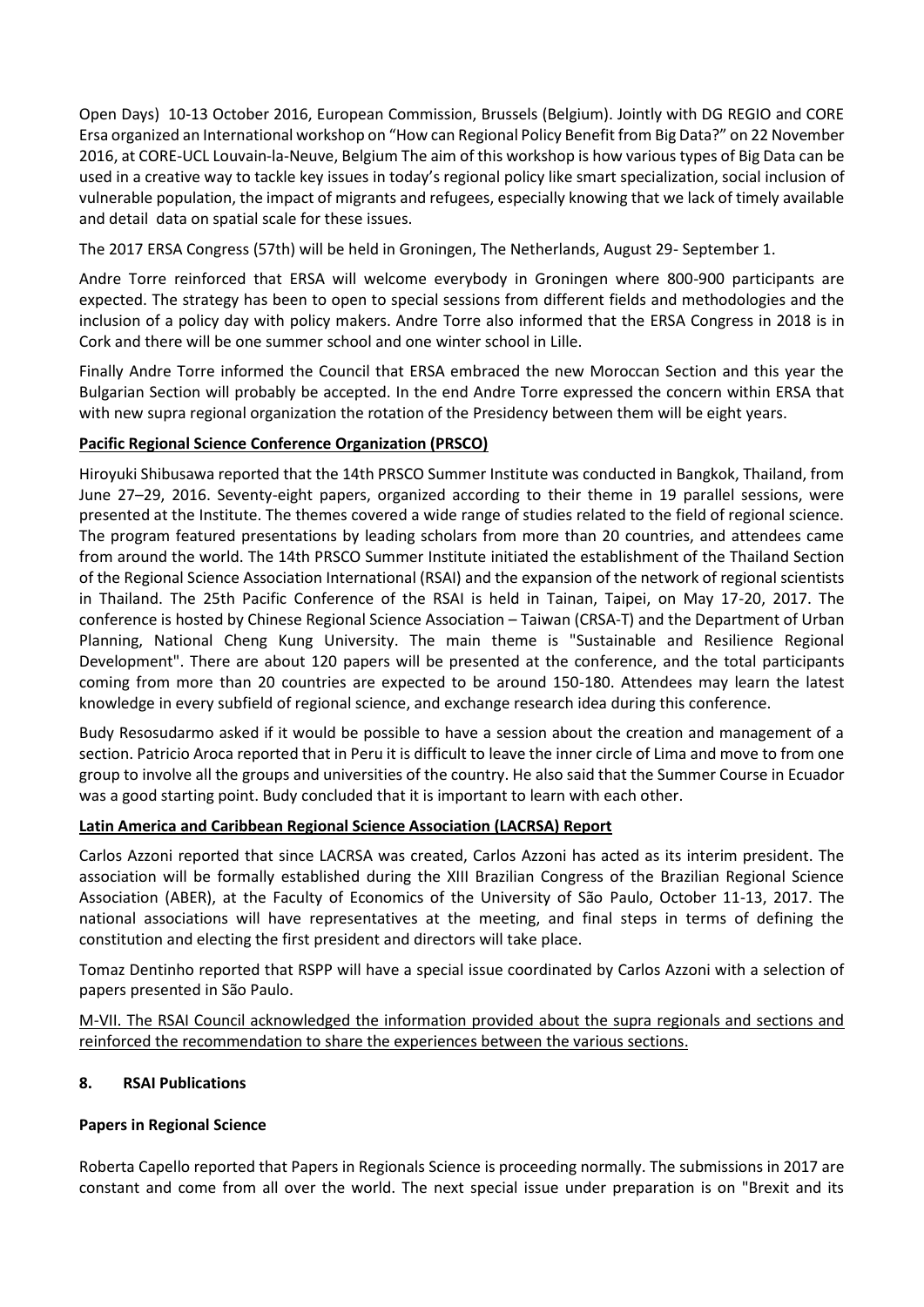regional effects", edited by Phil McCann, which should be published as the first issue of 2018. The editors are thinking about a new special issue for 2019. A full report on 2016 activities will be sent out in August, when the data are final.

Roberta Capello also proposed to substitute Raymond Florax by Janice Madden in the jury of the Beckmann Award.

M-VIIIa. The RSAI Council approved with votes online the substitution of Raymond Florax by Janice Madden in the jury of the Beckmann Award.

## **Regional Science Policy and Practice (Annex 4)**

Tomaz Dentinho reported that following a selection process chaired by Andrés Rodríguez-Pose the RSAI Council approved unanimously by on-line votes the new editorial team of RSPP for 2017 to 2019. The details the journal situation in May 2017 are included in Annex 6. Tomaz Dentinho also informed that the Cite Score in 2016 is 1,17 and an estimated Impact Factor can be 0,8.

Patricio Aroca said that Papers in Regional Science has an establish market whereas Regional Science Policy and Practice still has to create its place in science. The first step is to have a good Impact Factor in Thompson. To achieve that we need a few good papers that can attract citations.

Budy Resosudarmo suggested to invite and to pay good authors to produce papers with great impact. He also said that RSAI should create a webpage of regional science journals looking at the examples of PLOS and Frontiers. He reinforced that it should have quality and security.

André Torre pointed the example of Regional Studies that has many issues and articles per year reinforcing that the journal should be attractive for authors and readers.

Tomaz Dentinho proposed the Council the creation of two RSPP awards: One for the best paper (Annex 6b) and one for the best review (Annex 7b). Tomaz Dentinho also propose that the jury of the awards will be himself and Neil Reid from the Editorial Team and Gordon Mulligan, David Plane and Phil McCann.

M-VIIIb. The RSAI Council approved with votes online the RSPP award for the best paper, the RSPP award for the best review and the Jury composed by Tomaz Dentinho, Neil Reid Gordon Mulligan, David Plane and Phil McCann.

### **RSAI Newsletter**

Andrea Caragliu and Graham Clarke reported that they will continue to secure two issues per year.

### **RSAI Webpage**

Tomaz Dentinho informed the Council that, due to a connection with Facebook, RSAI webpage hits per mount increase more than 50% from around 10000 to 16000. He also reported that idea proposed by David Plane and Neil Reid to create a RSAI web space for RSAI digital journal is developing.

### **Negotiations of new publication contract**

Jean-Claude Thill said that the Presidency appointed him the sole negotiator for a new publishing contract starting in 2019 on behalf of RSAI. Thill contacted several international publishers to this effect in fall 2017. At this moment, four publishers have expressed interest in submitting a proposal to RSAI. It is anticipated that the proposals will be received in summer 2017 and be fully evaluated subsequently. Preliminary discussion may take place with RSAI leadership in August 2017. A final report to Council will be made at the Vancouver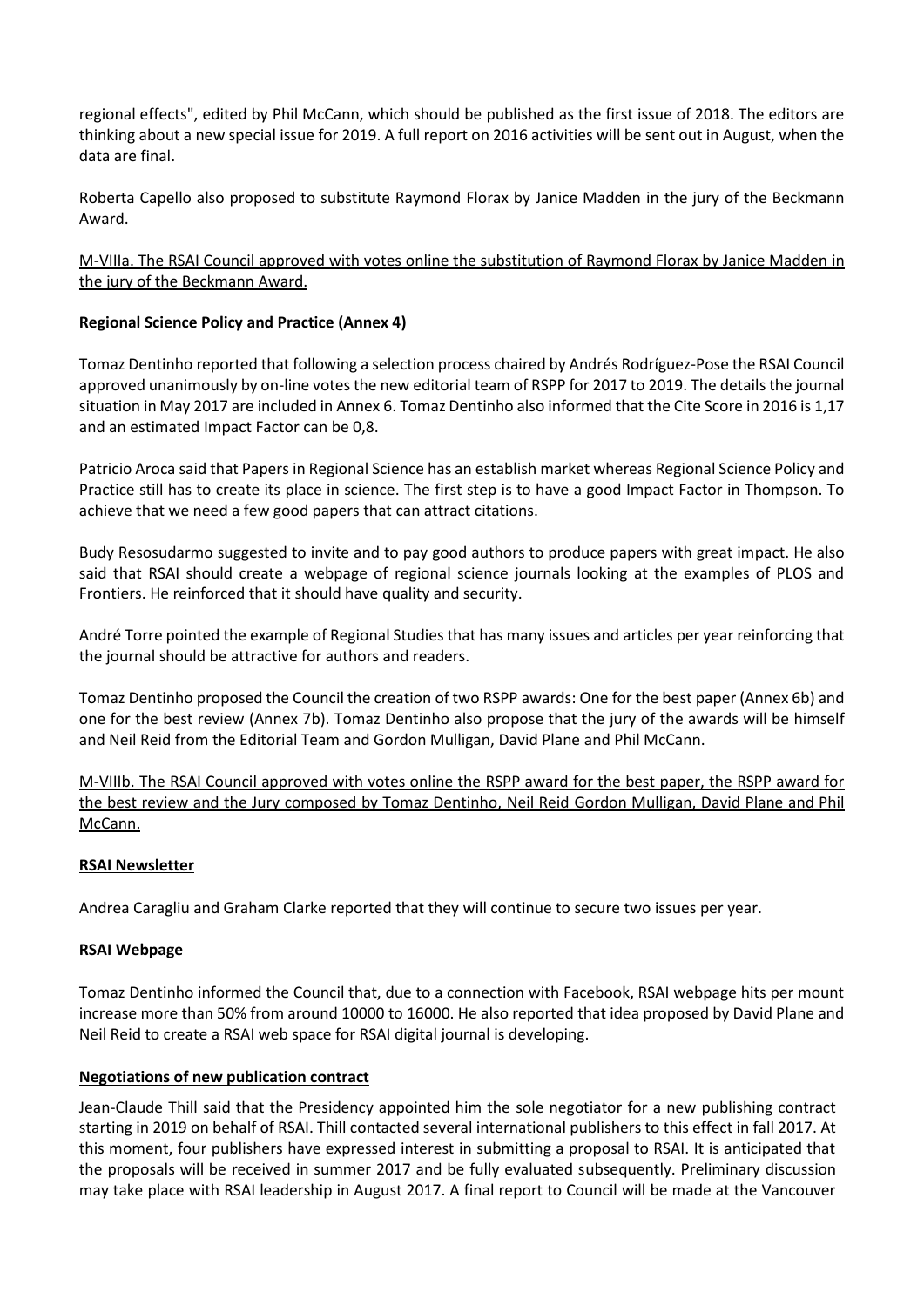Council meeting and a decision will be mad at that time.

## **9. Awards**

### **Jean Paelinck Award**

Emmnanoiul Tranos said that we initiated the procedure for the selection of the next Jean Paelinck Award recipient. The Jean Paelinck Award is awarded every two years in recognition of distinguished sustained scholarship in Regional Science Methods. It aims to recognise and honour the truly outstanding scholarly methodological achievement of a senior and internationally recognized regional scientist. Professor Manfred M. Fischer was the previous recipient of the Award.

The selection of the recipient will be made by the Award Committee, the current structure of which is the following:

- Roger Stough, Chair, 2014 2018
- Yoshitsugu Kanemoto, Member, 2014 2018
- David Plane, Member, 2014 2018
- Roberta Capello, Member, 2017 2020
- Bob Stimson, Member, 2017 2020

Roberta Capello and Bob Stimpson are the new members of the committee who kindly accepted the invitation to participate following the online vote of the RSAI Board. Emmanouil Tranos is the secretary of the committee again following the online vote. A letter inviting nominations has been circulated to the RSAI Fellows on 24th April and the deadline for nomination is 15th June 2017. A nomination must be accompanied by testimonials from a minimum of five (5) eminent scholars from at least three (3) nations who are able to verify the importance and scholarly standing of the nominee's publications. The Committee will select the awardee and the presentation of the Award will take place during the NARSC 2017 in Vancouver (8-11th November, 2017).

### **Peter Nijkamp Award**

Carlos Azzoni reported that a Call for Applications was distributed to the presidents of the national associations in the developing world, as the prize involves only these associations. As the person in charge of organizing the applications, I have contacted all the presidents and asked them to distribute the call among their members. We have two submissions, Professors André Chagas, University of Sao Paulo, and Professor Dusan Paredes, Catholic University of del Norte, Chile.

### **Dissertation Award**

Laurie Schintler informed the Council that the Call for the Dissertation Award was diffused by RSAI and applications should come along the year. She has contacted the presidents of the supra regional organizations asking them to distribute the announcement for the award to their members. No applications have yet been received.

### **Stan Czamanski Award**

Laurie Schintler informed the Council that the Call for the Dissertation Award was diffused by RSAI and applications should come along the year. She has contacted the presidents of the supra regional organizations asking them to distribute the announcement for the award to their members, and is in the process of assembling a selection panel for the award. The panel will be comprised of three persons: a senior and long-standing member of the regional science community, a representative of the field of Regional Science at Cornell and a member of the RSAI Council

### **Fellows Award**

Jean Claude Thill informed the Council that 2017 nominations for RSAI fellows were solicited twice in fall 2016 and winter 2017. Along with nominations that were still active from prior years, a roster of 6 nominations was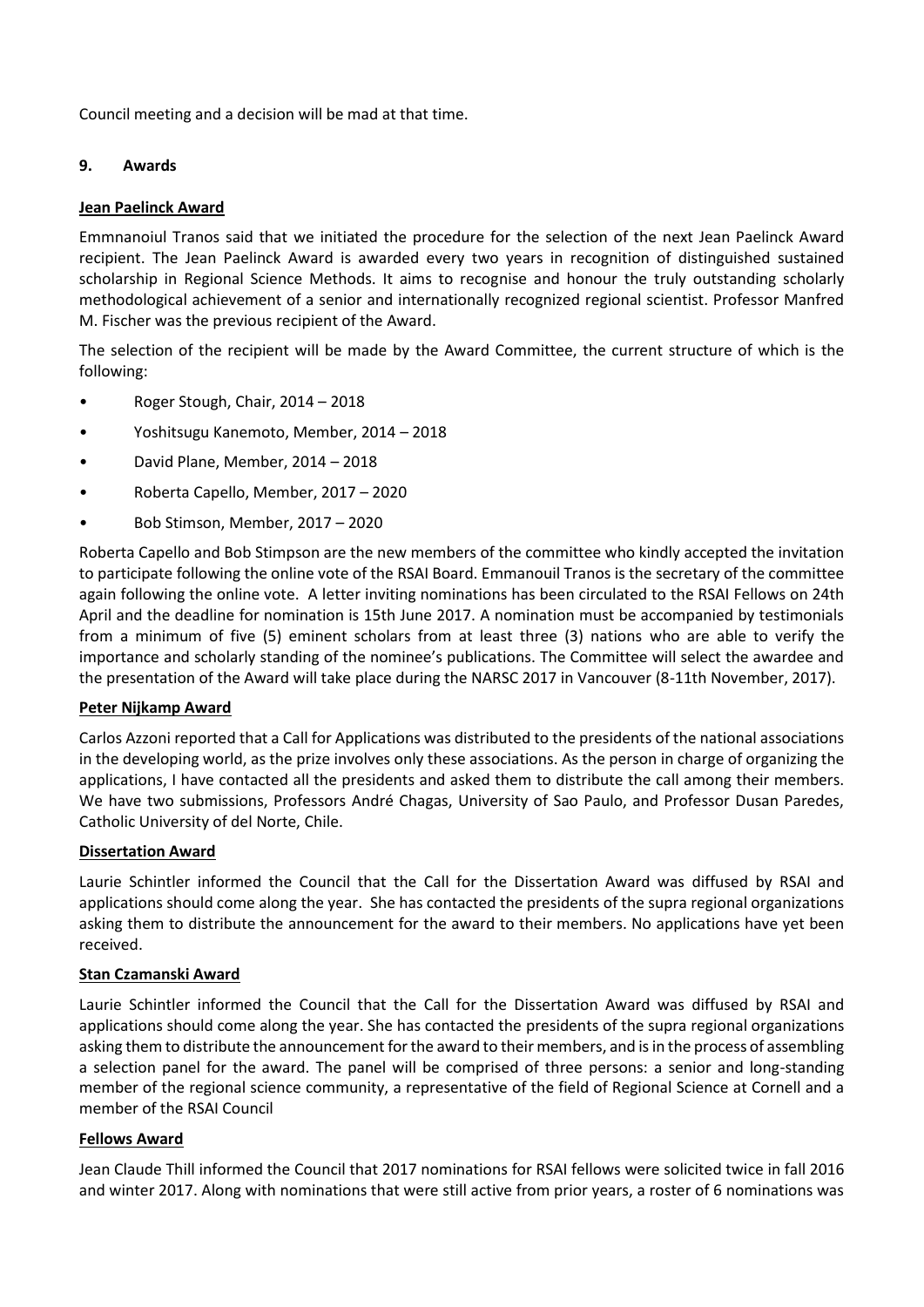submitted for a vote by current fellows in April 2017. After review by the RSAI Fellows elections committee, the election of three nominees was confirmed, namely: Marlon Boarnet, Roberto Camagni, Adam Rose, The new class of Fellows will be recognized at forthcoming meetings of RSAI.

# **10. Participation in the Council Meetings and Structure of the Organization**

Jean Claude Thill remarked that members of the Council should represent the members and the supra-regionals and not the sections and the creation of LACRSA reduced the requirement of PRSCO to be the rest of the world besides North America and Europe. Neil Reid said that PRSCO should perhaps reconsider their geographic footprint, with a focus on Asia. Budy Resosudarmo remarked that it is not a problem if there is an overlap between supra-regional associations. Patricio Aroca agreed reinforcing that overlapping allows increased communication between regions. Tomaz Dentinho said that the main issue is the composition of the Council and the representativeness of the various parts of the world. Budy Resosudarmo concluded that some decisions should be taken regarding the participation in the Council meetings and the representativeness of the various parts of the World in the Council.

# **11. Date of next meeting**

Groningen, 1st September 2017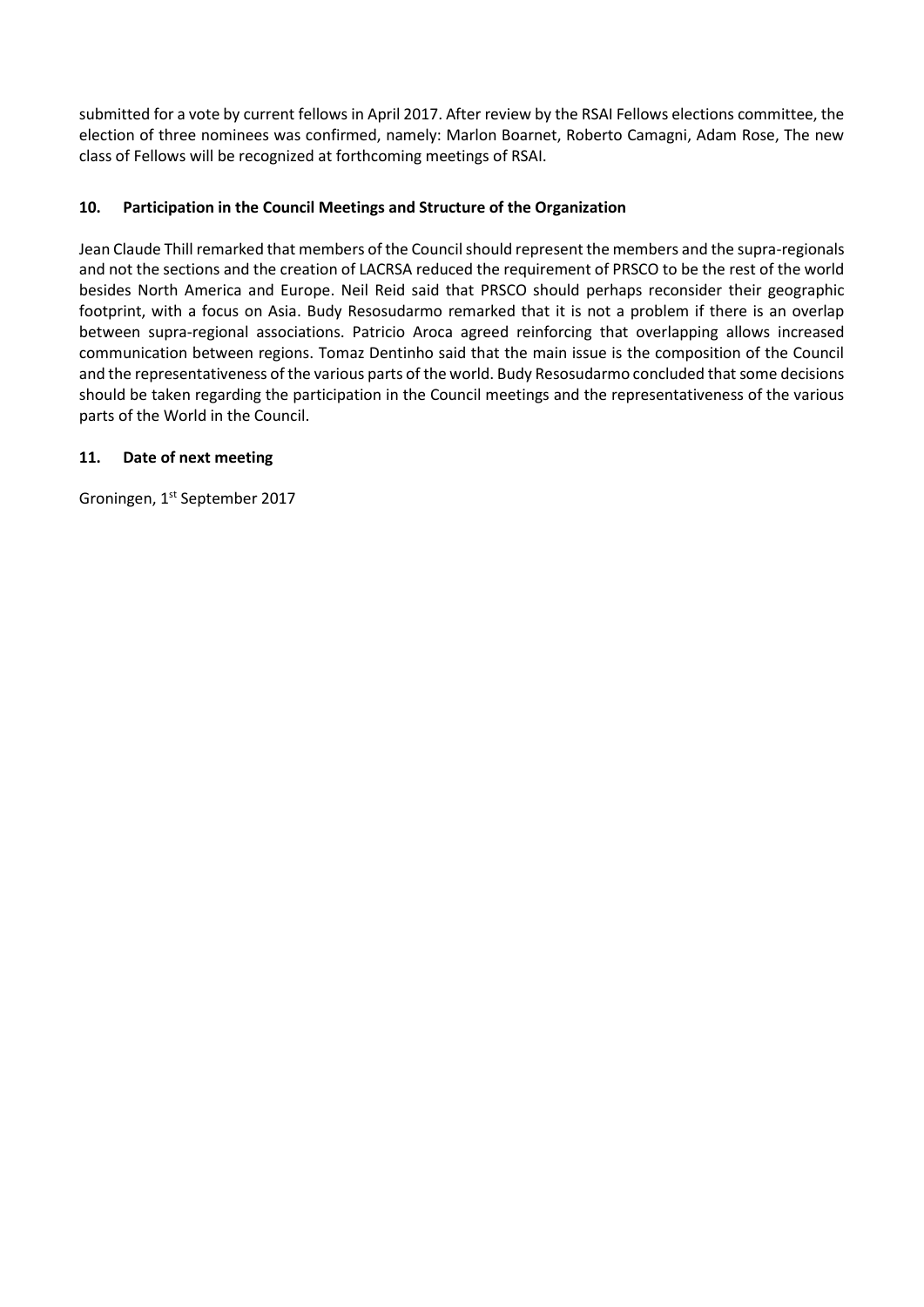## **Annex 1: RSAI Council Members**

### **2016 RSAI Council Members**

|                | <b>Name</b>             | <b>Member</b>                | Period              | <b>Email</b>                |
|----------------|-------------------------|------------------------------|---------------------|-----------------------------|
| 1              | Budy Resosudarmmo       | President                    | 2017-2018           | budy.resosudarmo@anu.edu.au |
| 2              | Mark Partridge          | President Elected 2017       | 2017-2020           | partridge.27@osu.edu        |
| 3              | Patricio Aroca          | <b>PRSCO President</b>       | 2016-2017           | paroca@ucn.cl               |
| 4              | Jichung Yang            | Prsco Representative         | 2013-2018           | jcyang@snu.ac.kr;           |
| 5              | Erendira Serrano        | Prsco Representative         | 2015-2017           | sesohi@hotmail.com          |
| 6              | <b>Neil Reid</b>        | <b>NARSC President</b>       | 2012-2018           | neil.reid@utoledo.edu       |
| 7              | Peter Stenberg          | <b>NARSC Representative</b>  | 2016-2018           | STENBERG@ers.usda.gov       |
| 8              | Alessandra Faggian      | <b>NARSC Representative</b>  | 2016-2018           | alessandra.faggian@gssi.it  |
| 9              | Jouke Van Dijk          | <b>ERSA President</b>        | 2015-2018           | jouke.van.dijk@rug.nl       |
| 10             | <b>Isabelle Thomas</b>  | Ersa Representative          | 2015-2017           | isabelle@geog.ucl.ac.be     |
| 11             | <b>Andre Torre</b>      | Ersa Representative          | 2014-2019           | torre@agroparidtech.fr      |
| 12             | Carlos Azzoni           | <b>LACRSA President</b>      | 2016-2017           | cazzoni@usp.br              |
| 13             | Jaime Bonet             | <b>LACRSA Representative</b> | 2017-2020           | jbonetmo@banrep.gov.co      |
| 14             | Eduardo Haddad          | <b>LACRSA Representative</b> | 2017-2020           | ehaddad@usp.br              |
| 15             | <b>Emmanouil Tranos</b> | Councilor at large           | 2015-2017           | e.tranos@bham.ac.uk         |
| 16             | Daniel Griffith         | Councilor at large           | 2015-2017           | dagriffith@utdallas.edu     |
| 17             | Tüzin Baycan            | Councilor at large           | 2015-2017           | tbaycan@itu.edu.tr          |
| 18             | Fabio Mazzola           | Councilor at large           | 2016-2018           | fabio.mazzola@unipa.it      |
| 19             | Laurie Schintler        | Councilor at large           | 2017-2020           | Ischintl@gmu.edu            |
| 20             | <b>Tomaz Dentinho</b>   | <b>Executive Director</b>    | 2011-2018           | tomas.lc.dentinho@uac.pt    |
|                |                         |                              | <b>LRPC Members</b> |                             |
| $\mathbf{1}$   | Peter Nijkamp           | President                    | 1991 - 1992         | pnijkamp@feweb.vu.nl        |
| $\overline{2}$ | Lay J. Gibson           | President                    | 1993-1994           | ligibson@ag.arizona.edu     |
| 3              | Kingsley E. Haynes      | President                    | 1995-1996           | khaynes@gmu.edu             |
| $\Delta$       | Peter W   Ratev         | President                    | 1997-1998           | nwihatev@liv ac uk          |

| 3  | Kingsley E. Haynes    | President                | 1995-1996 | khaynes@gmu.edu                  |
|----|-----------------------|--------------------------|-----------|----------------------------------|
| 4  | Peter W. J. Batey     | President                | 1997-1998 | pwjbatey@liv.ac.uk               |
| 5  | H.Khono               | President                | 1999-2000 |                                  |
| 6  | Geoffrey J.D. Hewings | President                | 2001-2002 | hewings@uiuc.edu                 |
|    | Antoine Bailly        | President                | 2003-2004 | antoine.bailly@unige.ch          |
| 8  | Robert J. Stimson     | President                | 2005-2006 | rstimson@unimelb.edu.au          |
| 9  | Roger R. Stough       | President                | 2007-2008 | rstough@gmu.edu                  |
| 10 | Roberta Capello       | President                | 2009-2010 | roberta.capello@polimi.it        |
| 11 | Yoshiro Higano        | President                | 2011-2012 | higano@jsrsai.envr.tsukuba.ac.jp |
| 12 | Jean-Claude Thill     | President                | 2013-2014 | Jean-Claude.Thill@uncc.edu       |
| 13 | Jacques Poot          | President                | 2017      | jpoot@waikato.ac.nz              |
| 14 | Andres Rodriguez Pose | President                | 2015-2017 | a.rodriguez-pose@lse.ac.uk       |
| 15 | Budy Resosudarmo      | President                | 2017-2018 | budy.resosudarmo@anu.edu.au      |
| 15 | Mark Partridge        | <b>President Elected</b> | 2019-2020 | partridge.27@osu.edu             |

### **RSAI Ex-Oficcio Members**

|         | Roberta Capello          | <b>Editor of PIRS</b>   | roberta.capello@polimi.it |
|---------|--------------------------|-------------------------|---------------------------|
|         | Tomaz Ponce Dentinho     | <b>Editor of RSPP</b>   | mcarrol@bgsu.edu          |
|         | David Boyce              | Archivist               | d-boyce@northwestern.edu  |
| 4       | Peter W. J. Batey        | Archivist               | pwjbatey@liv.ac.uk        |
|         | Andrea Caragliu          | Newsletter Editor       | andrea.caragliu@polimi.it |
| 6       | Graham Clarke            | Newsletter Editor       | G.P.Clarke@leeds.ac.uk    |
|         | Hiroyuki Shibusawa       | <b>PRSCO Executive</b>  | hiro-shibu@tut.jp         |
| 8       | Francisco Carballo Cruz  | Treasurer               | fcarballo@eeg.uminho.pt   |
| $\circ$ | <b>Elisabete Martins</b> | <b>Finance Director</b> | Elisabete.martins@apdr.pt |

#### **Invited Members**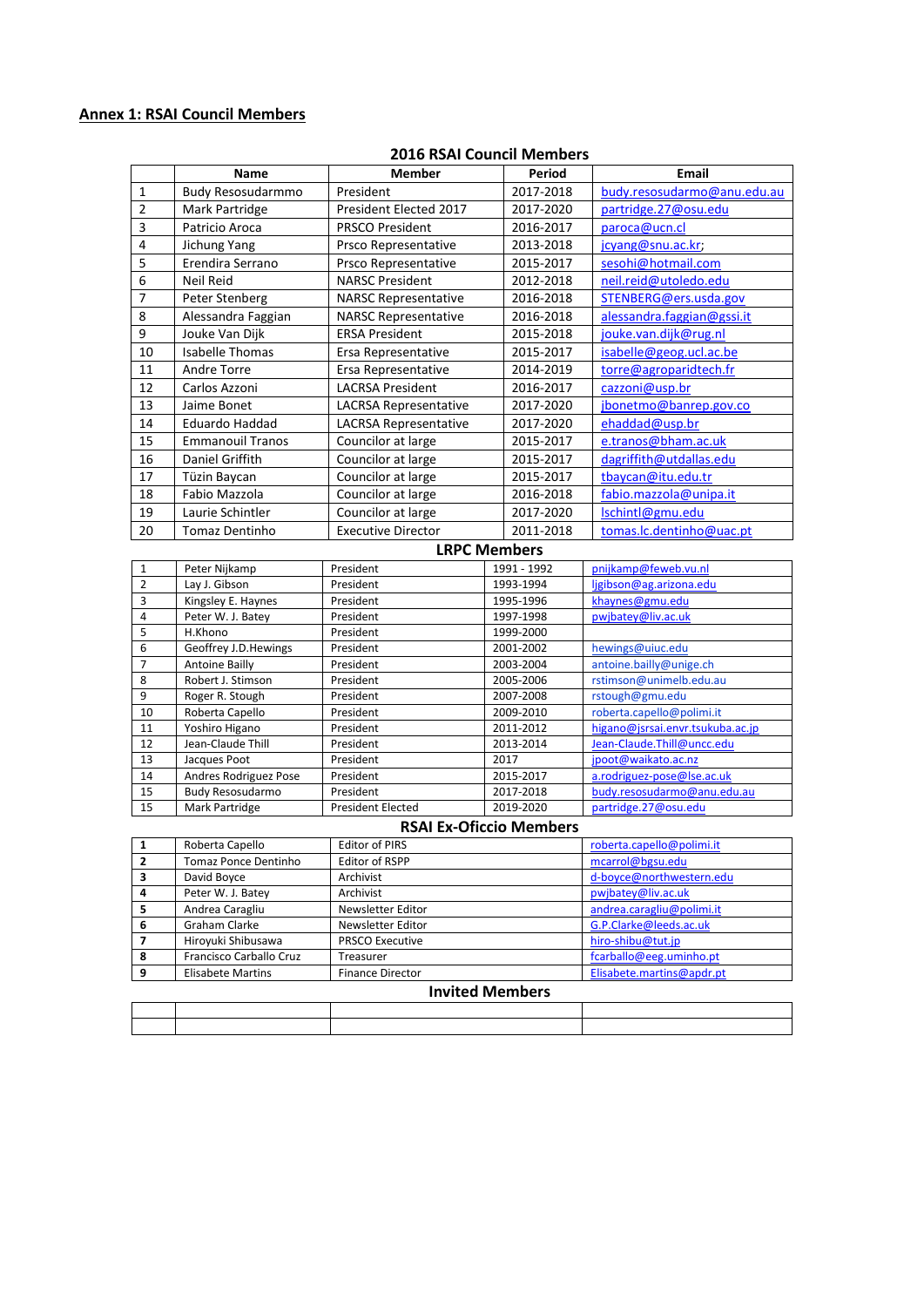## **Annex 2: RSAI Presidential Elections**

### **Annex 2a: Call for Applications**

## **Call for Nominations for the Election of the President of the Regional Science Association International 2017- 2018**

Dear Members of the Regional Science Association International

President of RSAI, Professor Jacques Poot from PRSCO, has had to resign as president of our association due to a serious illness of his wife. Our feelings, thoughts, and prayers are with Professor Jacques Poot and his family with the strong hope that his wife will recover soon.

According to Article V, section 7d of the Constitution, in case of resignation of the president "the Immediate Past President shall serve as Acting President during the first year of the presidential term and the Vice-President and President-Elect shall succeed to the Presidency during the second year of the uncompleted term. Nevertheless, since this is still very early in the presidential cycle of PRSCO, and based on a proposal made by RSAI Acting President Andrés Rodriguez-Pose, the RSAI Council approved on-line a proposal of a Nomination Committee to nominate candidates for the election by the RSAI Council of a RSAI president coming from PRSCO area. The Nomination Committee composed by Mark Partridge (Chair), Yoshiro Higano, John Madden and Neil Reid proposed the Executive Director to launch this Call for Nominations of Candidates for the Election on-line by the RSAI Council of the President of the Regional Science Association International 2017-2018.

The RSAI members from the PRSCO area who want to be nominated as candidate for the President of the Regional Science Association International should send to rsai@apdr.pt until the April the 19th the following elements:

- A two-page CV and a Picture;

- A two-page statement on the motives in support of the candidacy and on the future strategy for the RSAI.

The Nomination Committee will then nominate the candidates to be voted on-line by the Members of the Council. The results will be diffused through RSAI News and in RSAI webpage.

Best regards

Tomaz Ponce Dentinho

Executive Director of the Regional Science Association International

### **Annex 2b: Applications**

## **Sumana Bandyopadhyay statement for candidacy to the Regional Science Association International presidency.**

On Representing India at the RSA International

I have been associated with the Regional Science Association of India, formed by Prof. Walter Isard, way back in 1965, since 1998 as a member. With Prof. C.R.Pathak, the Secretary of the Association, started organizational work way back in 1998 and have been helping the organization grow and expand since then. Over the years, I have been able to include many students and scholars to active participation and worked especially towards maintaining the profile of the journal. On appointment as Vice President of the Indian chapter in 2010, I initiated its expansion in all directions. This year, I have been unanimously elected as President of the Indian section. It is an honour that Prof. Peter Nijkamp chaired the meeting at Tripura University where the election took place. Prof. Dentinho also attended the conference, making India his destination on two consecutive years.

As Vice President of the organization, I began with creation of a platform for bringing together regional scientists from eminent institutions in India and abroad to contribute to its established journal. Further, in 2016, I decided to convene the International Conference as part of the Platinum Jubilee celebration of the origin of the Department of Geography of the University of Calcutta. As a student and researcher from JNU and IIT, having worked with some of the best faculty members in the subject, in India, succeeded in getting some of the best speakers together for the conference and Prof. Tomaz Dentinho also joined the conference.

Prof. Dentinho's participation in this conference and the Council Meeting was a key turnaround – his proposal for RSA International membership @ 1 £ enthused many researchers and students to join. Between January to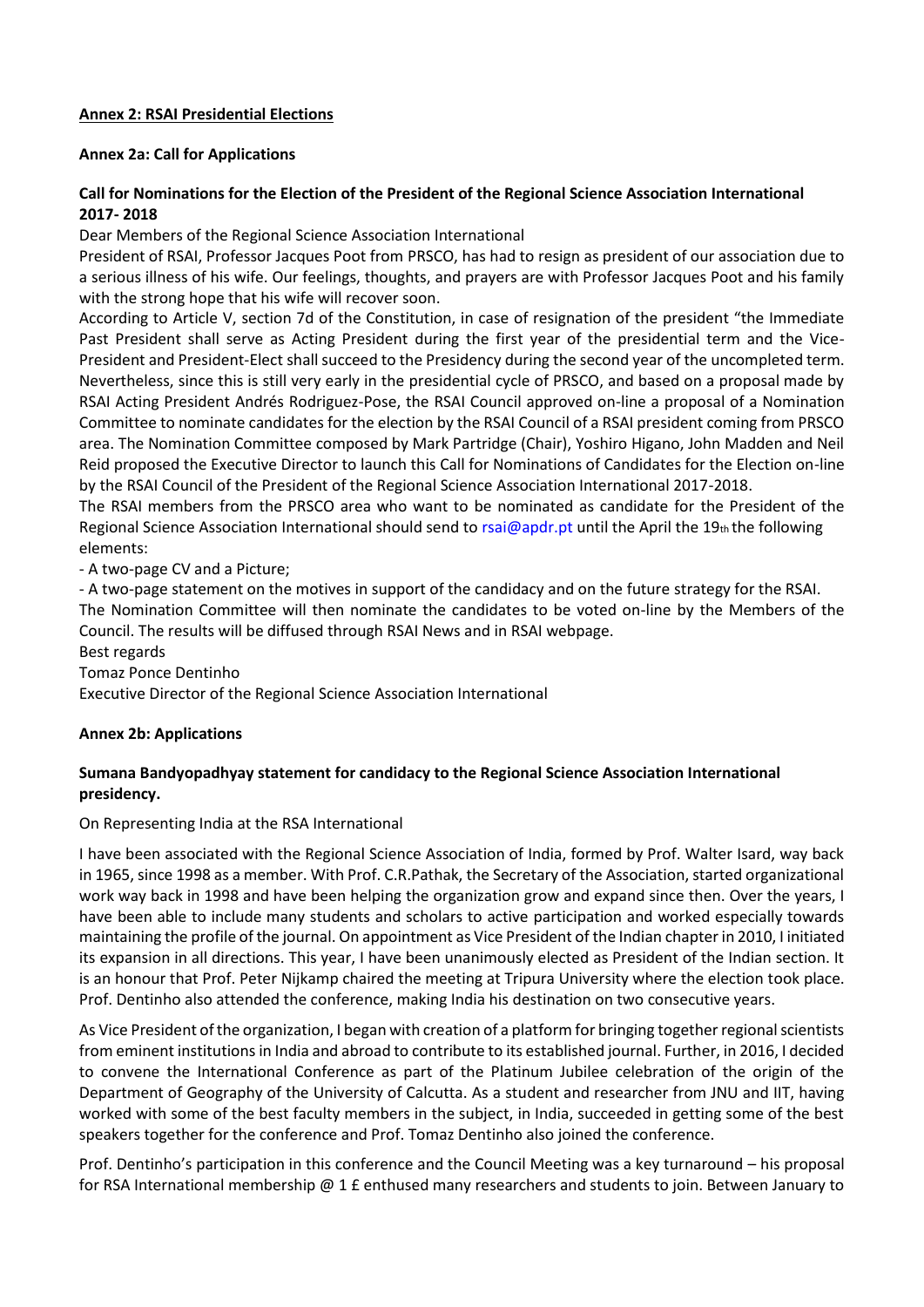August 2016, I could successfully orient the Association to become a part of the international network, instead of being a standalone organization, which was nevertheless, quite robust in its academic activities, thanks to the untiring efforts of Prof. Pathak, who nurtures the organisation.

The opportunity of attending the RSAI Council meeting at ERSA meet at Vienna opened up a wide range of possibilities. I feel there are many regional sections yet to be created and many are yet to be convinced of the vast possibilities of expansion of the research agenda of Regional Science. South Asia is the focus of all development in the globalization era and India has a key role to play in the unfolding of the story of its development.

With the establishment of the Indian section in mind and encouragement of stalwart regional scientists, we had placed the bid for the World Congress and have now been immensely encouraged by having been selected to host the World Congress in 2018.

A representative from India, at this stage would imply addressing three crucial goals:

- a) The successful organization of the World Congress in May 2018 in Goa. With Nobel Laureates, Prime Ministers, Officers of International Organizations and many young and old, male and female, regional scientists from Asia, Europe, Africa and America, with presentations that focus on real and urgent issues for people and places.
- b) The expansion of RSAI to South Asia (Pakistan, Bangladesh, Nepal, SriLanka), China and, eventually, Central Asia and Middle East
- c) andc) The expansion of membership in India with the integration of new themes and methods that support the evolution and interaction of scientific paradigms.

Although as President of RSA India, I shall be taking the organization forward on all three counts, but I strongly feel that India should take up an official position in the International forum to strive towards strengthening the networks that are existing, and create new ones in the South Asian region. For instance, the Indian section has been part of PRSCO, but we would still like to strengthened our ties within PRSCO - we have probably collaborated only once or twice in the past. would like to see India on the map of Regional Science Association International, as it has never been represented before. With a strong belief that I shall be able to prove that India can provide and accept opportunities to increase the span of Regional Science research in the international arena, submit my candidature for this position.

### (Sumana Bandyopadhyay)

President, Regional Science Association, India

Professor and Head, Department of Geography, University of Calcutta

### **Sumana Bandyopadhyay CV**

### **Institution Period Position**

University of Calcutta April 2015-April 2017

March 2010 onward, Head of Department, Professor

University of Calcutta November 2006 to March 2010 Associate Professor

University of Kalyani March 2004 – November 2006 Reader and Head

Vidyasagar University January 1998 – March 2004 Lecturer

# **Publications**:

Book -1+ (3 in press), Occasional Papers: 5; Papers in Edited Volumes and Journals – 25, Book Reviews: 8

### **Significant Academic Administrative Achievements:**

- 1. Member of Syndicate (highest decision-making body) of the University of Calcutta.
- 2. Member of Senate (highest academic decision making body) of the University of Calcutta.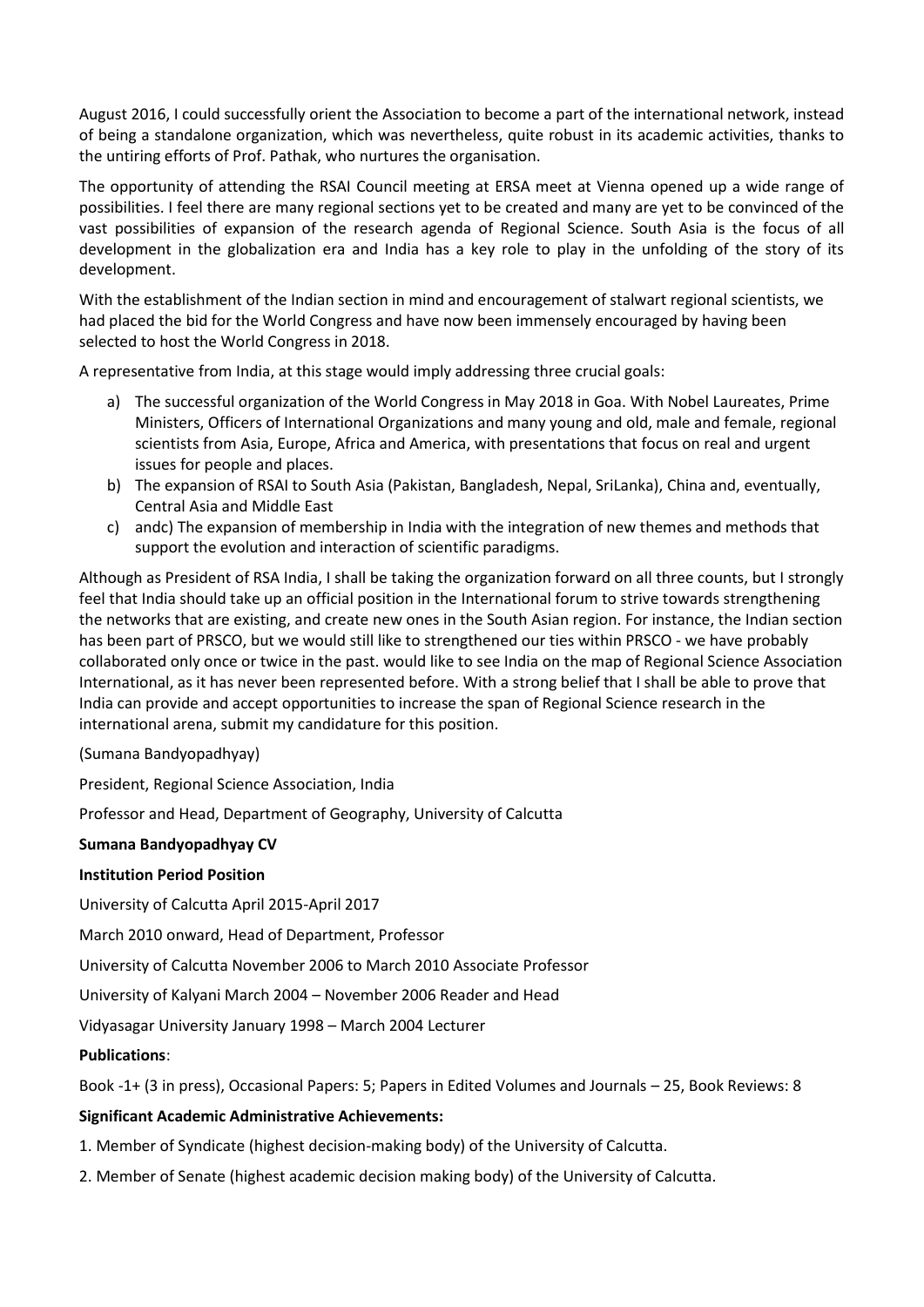3. Subject Expert in 15 selection committees for selection and promotion of faculty members in different institutions under the University

4. Chairperson, Under Graduate Board of Studies at University of Calcutta.

5. Member of Research Committee, Department of Geography.

6. Subject Expert for initiating Geography BSc and MA/ MSc courses in different institutions.

7. Coordinator of three Faculty Recharge Programmes/ Workshops in:

*2011*: *Landscape and Development Interfaces in Geographical Research*

*2016: Disaster Management*

*2017: Spatial Planning: Analytical Skills, Approaches and Methods*

8. Convener of International Conference on *Urbanisation and Regional Sustainability*, organized

under the aegis of the Regional Science Association India in January 2016.

9. Presently serving as President of the Regional Science Association of India since January

2017.

10. Served as Vice President of the Regional Science Association of India since 2010.

11. As Vice President, took up the formal membership of the association of the Indian Chapter with the International Association of Regional Science at the RSAI Council Meeting at ERSA Congress at Vienna, August 2016.

12. Working with the UK-India Initiatives research network on Urban Studies under the UK Research Council on creation of the Urban Observatory at Kolkata.

13. Associate Editor of the Journal of the Geographical Society of India: *Geographical Review of India*

14. Member, Editorial Board of *Regional Science: Policy and Practice*, journal of the Regional Science Association International.

15. Life Fellow of the following learned societies: Regional Science Association, India, Kolkata, Geographical Society of India, Kolkata; Institute of Indian Geographers, Pune; Himalaya Samiksha Parishad, Kolkata; Indian Society for Ecological Economics, New Delhi

# **Patricio Aroca statement for candidacy to the Regional Science Association International Presidency.**

One of the main aims of the RSAI is to promote the growing in knowledge and influence of regional science in the academic, political and social realms. This job has been done extensively in the developed world, and it is easy to find its associates participating in publications, discussion and design of regional policies of all kind in governments, international association and recently in ONGs.

However, in developing countries that pace has been slower due to several reasons: the scientific community is smaller, the countries are highly centralized so that regional issues are still not as important as in developed countries, the institutions are weak, the existing scientific associations have been recently founded in some countries and in many others they simply do not exist, among others.

In contrast, it seems that where regional science and policies are needed the most are in the developing countries. However, there are several characteristics or constraints that make regional science theories and models not to have the same explanatory power that they do have in developed countries.

In this context, my idea is that RSAI should increase their influence in developing countries, especially in Latin America, Middle East, Africa and the East European countries, expanding the current programs that promote workshops and seminars on those areas, to a more formal deal with the science-promoting agencies of those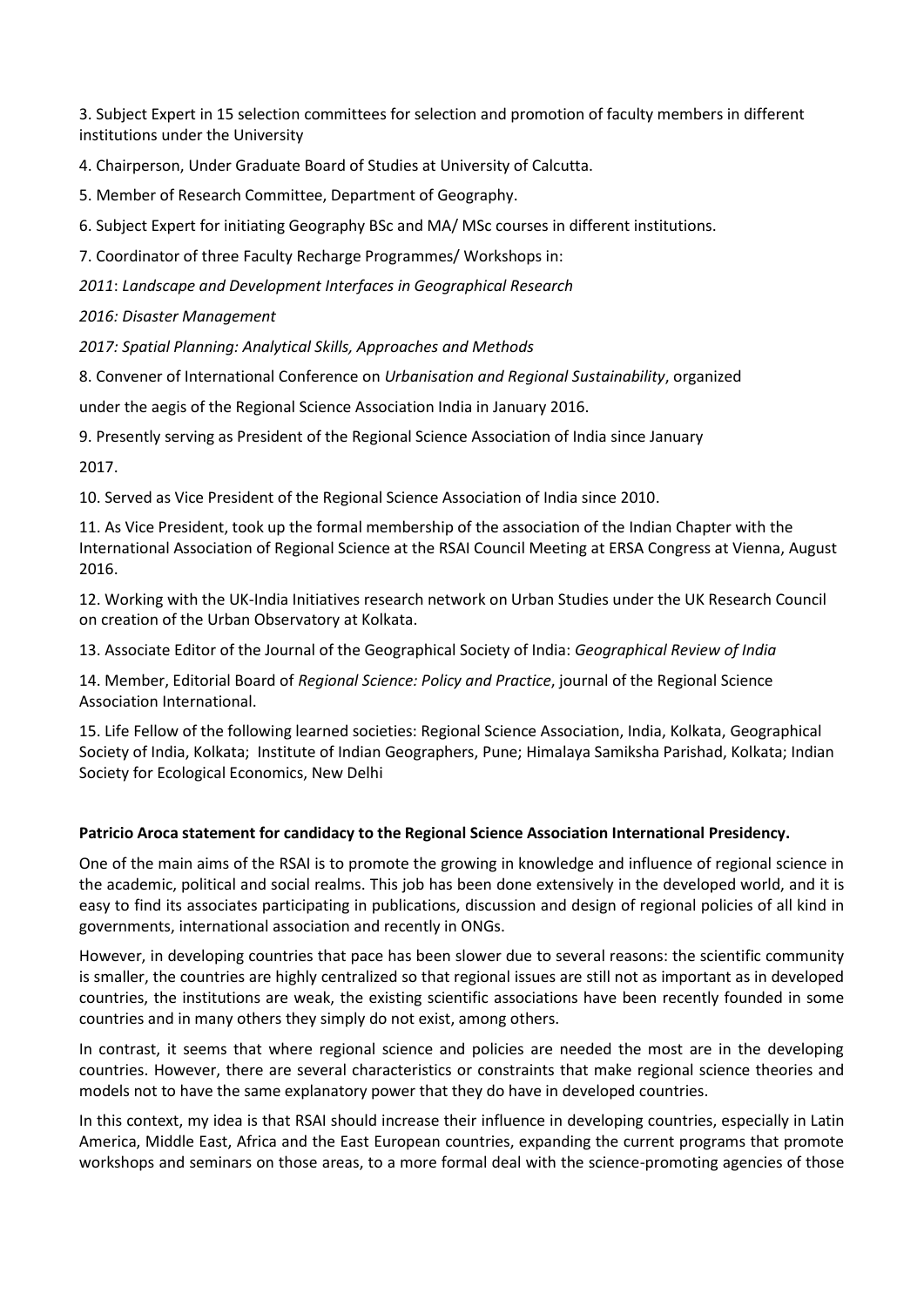countries, as a way not only to foster regional science but also to bring knowledge and influence to the policy design focusing on promoting a more balance regional development.

It means, in addition to keep promoting the realization of the yearly meetings that currently are taking place around the world, encouraging publication in high quality journals and helping to create new country associations; the association should work towards making regional science a real worldwide field.

There are several ways to do this, but some that I will be willing to work in are the building of networks among the national agencies, international institutions and the most well-known scientists in our associations that are willing to participate in this kind of initiative. The first group of countries that I will try will be the Latin American ones, where I expect to have a model for increasingly doing this in other continents. Recently, the Chilean agency for promoting science (CONICYT) has built an agreement with several developed countries for promoting specific sciences. However, regional science has not been part of that, and I think this is an area that may help bringing resources to the research in our field and, at the same time, it could foster collaboration between teams from developed and developing countries, as a joint grant that I just got with a German team to research about mining impact in Chile using CGE models.

Several years ago, I brought the issue to the RSAI council that the fact the regional science is not a formal science in many countries prevents its development, because it is not in the list of sciences for which countries are giving support. The Chilean case, where I have been participating closely has done some advance towards it. They give the accreditation to a master in Regional Science, and then scholarship for students get the degree. Now we have an association that every year brings more and better quality papers and also the formal structure is giving growingly support to the association. I think, I can help to replicate this path in other Latin American and developing countries.

I also participate actively in the creation of the LACRSA, especially promoting joint work of people from different countries, like Brazil and Mexico, where the difficult raised from the definition of the initial leadership. After work with them, we arrived to an agreement that made both countries leaders enthusiastic about the new supra-national association of the RSAI.

In addition, each year more Chilean regional scientists attend to the supranational meeting of NARSC (RSAmericas), ERSA or PRSCO, most of them supported by the Chilean science agency.

What the association have to offer to the countries, that show interest in start a "business" relation with the RSAI, is a large group of senior researchers willing to participate in a program that might bring knowledge and valuable experience to improve the quality of the local regional science research, the capacity building due to the research team composed by local and RSAI researchers, valuable information for policy design and also policy assessments, related to regional issues.

### **Patricio Aroca CV.**

[patricio.aroca@uai.cl,](mailto:patricio.aroca@uai.cl) fono: 56-32-2503898

### <https://sites.google.com/site/parocasitio1/>

Patricio Aroca, Professor and Director of the Center for Regional Economics and Policy at Universidad Adolfo Ibáñez, Viña del Mar, Chile, and Associate Researcher of the Center for Conflict and Cohesion Studies of the Chilean National Fund for Science (CONICYT). He holds a bachelor degree in business from Universidad Austral de Chile (1983), a master in economics from Universidad de Chile (1987), a Ph.D. in economics from the University of Illinois at Urbana-Champaign (1995).

He has been principal investigator of several project: among which are the nucleus "Regional Science & Public Policy" of the Chilean Millennium Scientific Initiative (2008-2014), the research project of the Chilean FONDEF-CONICYT "Measuring the Impact and Spillover of Chilean Regional Investment" (2013-2015) and recently the joint grant CONICYT Chile - BMBF Germany, "Development of Sustainable Mining Strategies in Chile with a Regionalized National Model". In addition, he has published in international journals like the World Bank Economic Review, Resources Policy, Journal of Regional Science, Papers in Regional Science, Annals of Regional Science, International Regional Science Review and his most recent edited book jointly with Juan Cuadrado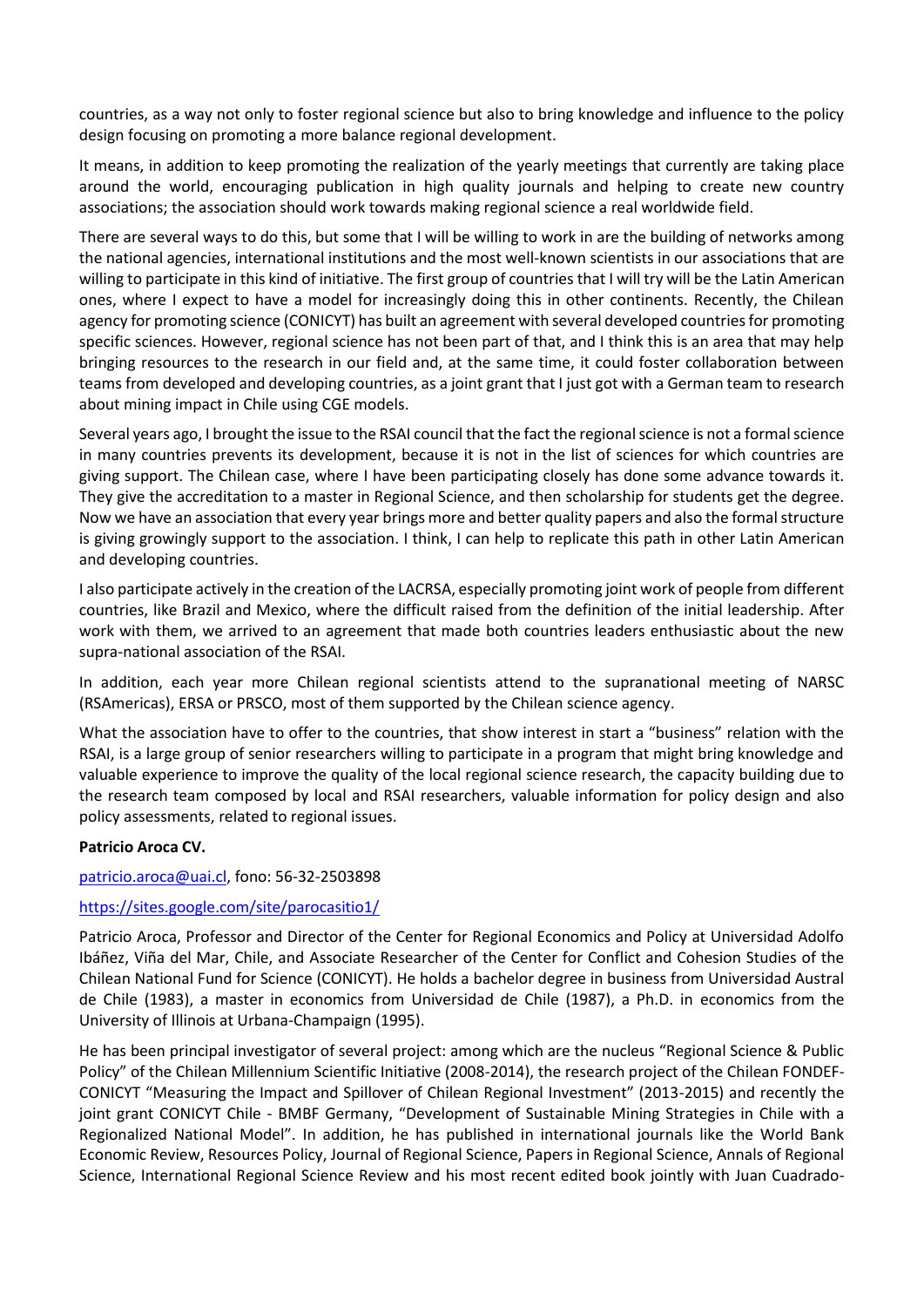Roura "Regional Problems and Policies in Latin America" (2014) from Springer had more than 15.500 downloads. In addition, he has consulted for the World Bank, UNCTAD (United Nations Conference on Trade and Development), IADB (Inter American Developing Bank) and CELADE-ECLAC (Latin American Center for Demography – Economic Commission for Latin American and the Caribbean).

As part of several board of the different RSAI associations, he has helped to found the Chilean, Argentinian, Colombian, Ecuadorian regional science association. An also he participated actively in the foundation of the RSAmericas and the Latin American and the Caribbean Regional Science Association (LACRSA), where his main role was to coordinate the Mexican and Brazilian association to get an agreement where both were willing to be part of the new association.

Currently, he is President of the Pacific Regional Science Council (2016-2017) and member of the board of Chilean Copper Commission (2014-2018). In addition, he has participated in the following boards:

2011 – 2013 President of the RSAmericas

- 2009 2011 Member of the Board, Chilean Economists Society (SECHI: Sociedad de Economistas de Chile)
- 2009 2013, 2016 2017 Member of the Board, Regional Science Association International (RSAI)
- 2009 2013 Member of the Board, Chilean Society of Regional Science (SOCHER)
- 2008 2010 Member of the Board, Regional Science Association of the Americas (RSAmericas)
- 2008 2012 Member of the Board, Pacific Regional Science Council (PRSCO)
- 2006 2008 President of the Chilean Society of Regional Science (SOCHER).

**Budy Resosudarmo statement for candidacy to the Regional Science Association International Presidency.**

**Budy P Resosudarmo** Associate Professor Arndt-Corden Department of Economics Crawford School of Public Policy College of Asia & the Pacific Coombs Building (09) Australian National University Canberra, ACT 0200 Australia +61 2 6125 2244budy.resosudarmo@anu.edu.au **https://researchers.anu.edu.au/researchers/resosud armobpp** CRICOS Provider No. 00120C

Re: Nomination as the 2017-2018 RSAI President

Dear members of the Nomination Committee,

This letter is in response to an announcement distributed by Professor Tomaz Dentinho, and some encouragement from colleagues that I received, regarding the nomination to be a candidate for the upcoming President of the Regional Science Association International (RSAI) during the period of 2017-2018. With this letter, I would like to be considered as a candidate for this position.

My main motivation to be the leader of RSAI is to significantly expand RSAI organizations and programs in Asia, particularly Southeast Asia, and South America, whilst maintaining the size and programs in North America, Europe and Australia. I would also lay down further foundations for possible future development of RSAI in Africa. In achieving this goal, I would like to do, among others, the following: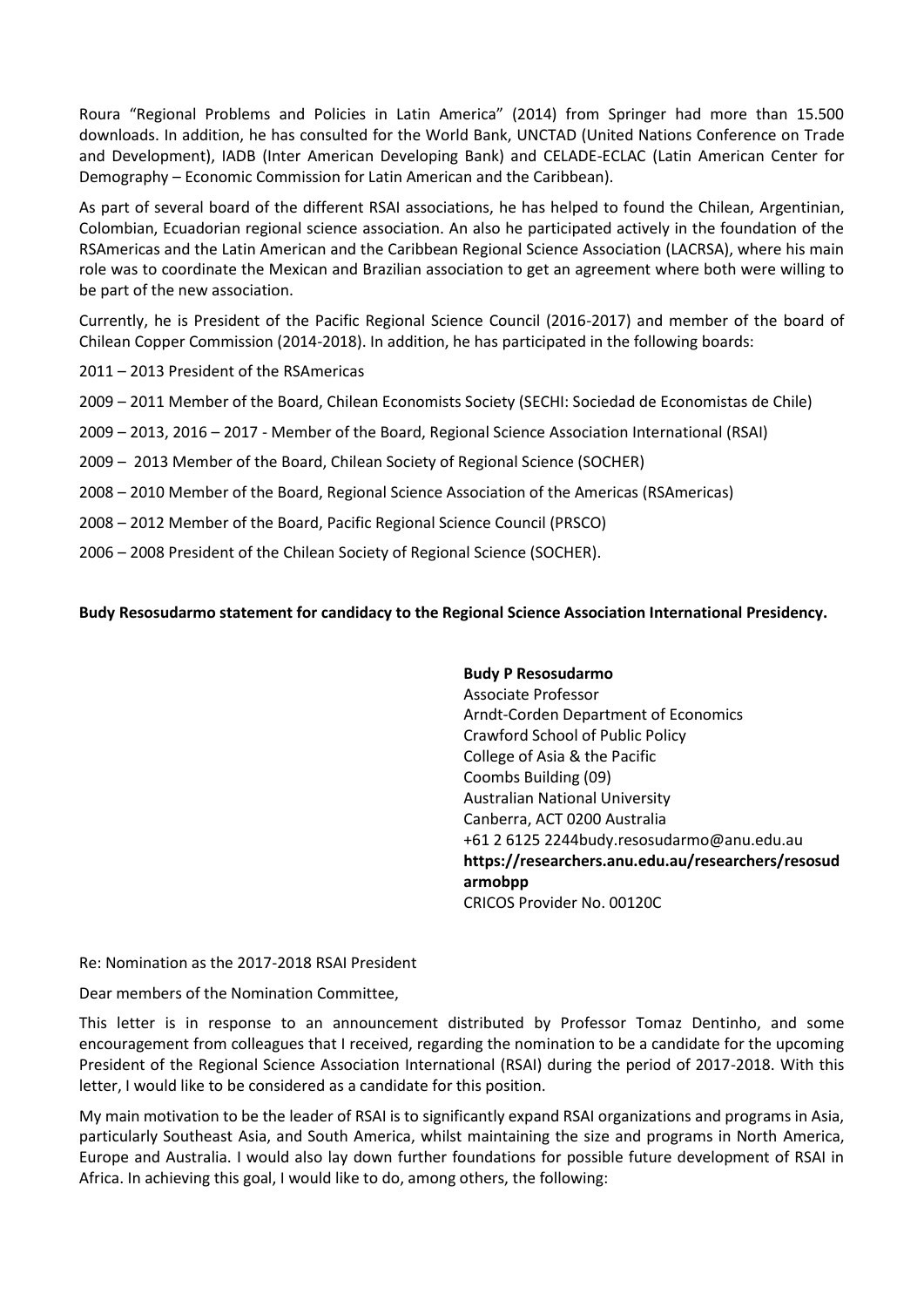1. Promoting organization models and strategies that could work for founding and developing RSAI sections in developing countries.

In 1997 when Indonesia's GDP was approximately US\$1,000 per capita, with some initial guidance from Professors Geoffrey Hewings and Yoshiro Higano, I co-found the Indonesian section of RSAI (; i.e. Indonesian Regional Science Association or IRSA). IRSA's first annual meeting was held in 2000.

Since 2000, IRSA conducts an annual meeting every year without fail and continues to grow as an organization. In 2000, we only had 14 papers submitted for our conference. In 2016, we received more than 400 paper submissions of which 220 papers were accepted for presentation. In the last 5 years, more than 300 people annually participated in our conference. By now the IRSA annual conference, which holds the only annual English-spoken academic conference in Indonesia with a call-for-papers program, is the main development policy conference in the country. IRSA itself has become one of the very few independent professional associations in Indonesia with strong orientation toward research and policy analysis. The organization does so by encouraging researchers to produce research papers and engage in a network of researchers through their participation in the annual IRSA conference.

Furthermore, within countries with the current level of Indonesia's GDP per capita (almost \$4,000), not many independent academic associations are as well-established as IRSA. Since its inception, I have acted as a key figure in the organization of the conference and publication, and for a long time I have been the vice president of IRSA. With this experience, I am confident that I can provide extensive advice to academics in developing countries on how to create independent academic associations there. I can work with them on models of organizations and strategies that would suit their respective country situations. In any opportunity, for example, I will discuss my experiences with academics from developing countries, via one-on-on meetings or by creating sessions where we will thoroughly discuss how to establish an association in a developing country.

2. Developing programs encouraging inter-RSAI section collaboration, particularly between RSAI sections in developed and developing countries.

Since 2011 I have been the head of ANU Indonesia Project, a Project funded by the Australian Department of Foreign Affairs and Trade aimed, among others, at encouraging collaborative activities between Australia and Indonesian institutions. When I took this position, Australian related academic activities were restricted in a few Javanese major cities; i.e. Jakarta, Bogor, Bandung and Yogyakarta.

These activities were limited to collaborations between Australian institutions and a small number of Indonesian institutions. Under my leadership, ANU Indonesia Project then successfully implemented several programs that resulted in the dissemination of Australian-Indonesian collaboration throughout Indonesia. Now Australian related academic activities are present in numerous cities around Indonesia and are conducted in collaboration with local institutions within those cities. Recently, some of our programs have been adopted by similar projects funded by other countries' aid institutions. Based on this experience, I should be able to propose several programs that RSAI could adopt.

3. Directing some of the RSAI related publications/journals so they become the main development policy journals for developing countries.

My vision is for RSAI to not have the developing world as merely the subject of some of its publications and journals, but rather also provide more opportunities for academics from developing countries to publish their research in these publications/journals. For more than 15 years, I have been involved in the management of an Australian based economic journal on Indonesia. Since 2011 I have become the head of ANU Indonesia Project, where I guide the editorial team in determining the direction of the journal. Up until the early 2000s it was common for various issues of this journals to be published without a single Indonesian author. We developed activities and programs to encourage Indonesian authors to submit their work to this journal and to improve the quality of these submissions. This has resulted in at least one Indonesian author being published in almost every issue.

4. Creating a situation to encourage young academics from developing countries to pursue higher education at graduate programs in developed countries, where the presence of regional scientists are prominent.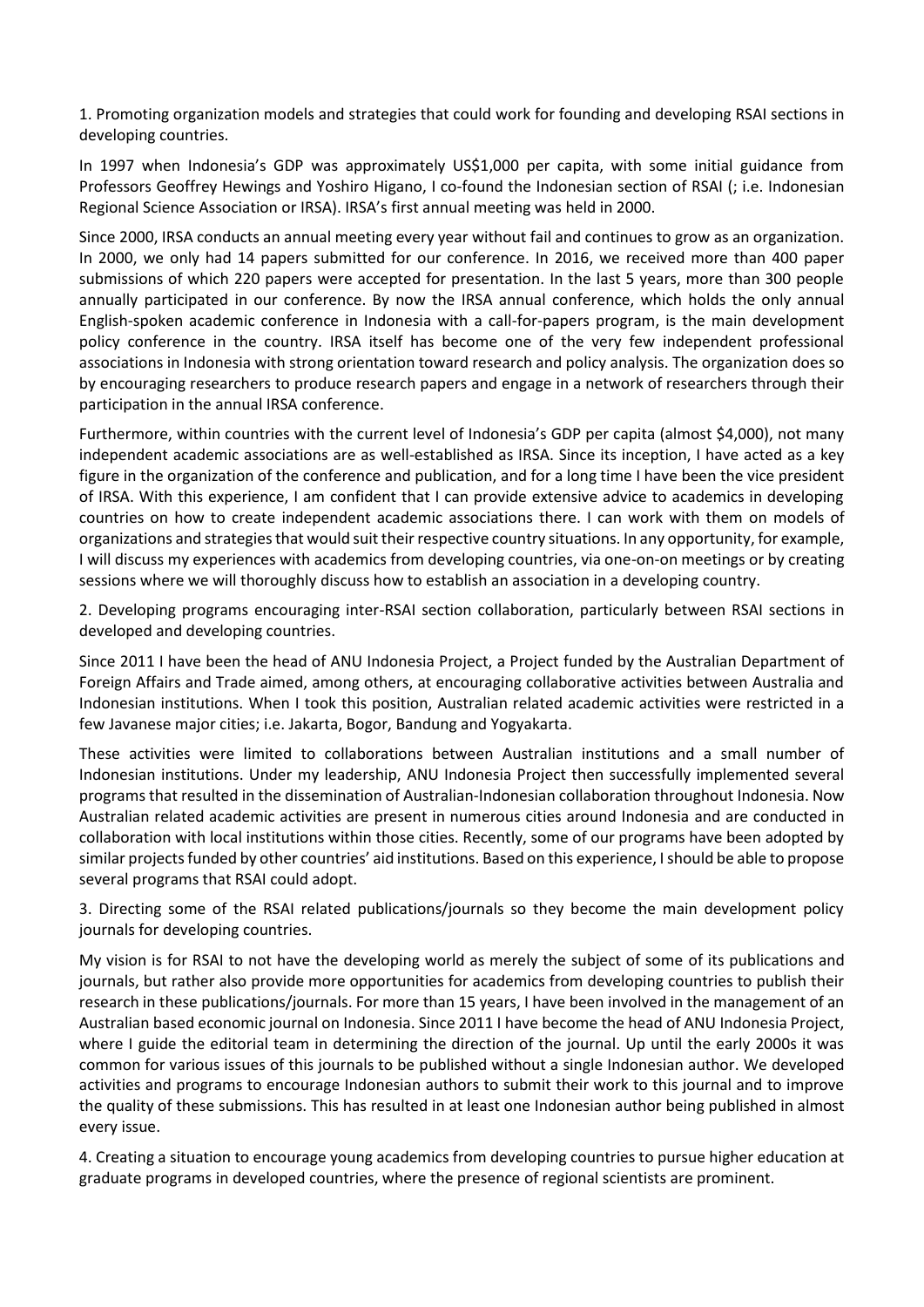In the last 15 years I have been living in Australia, I have observed the country was able to significant increase the numbers of its graduate students from Southeast Asia. These 15 years of insight will provide the basis for me in advising graduate programs in developed countries on attracting students from developing countries, particularly Southeast Asia. I will also develop programs encouraging young academics in developing countries to enroll to these programs.

5. Help acquiring for funding from both international and domestic sources to support RSAI activities in developing countries.

In the last 15 years, I have successfully attracted funds from aid agencies to support IRSA and several other organizations in Southeast Asia. Currently, it is quite challenging to raise funds from international donors due to the global economy. Even with the right strategy and persistence, resources from aid agencies to fund RSAI's activities in the developing world will be limited. My knowledge of the relevance of local associations such as the local sections of RSAI to aid agencies can help to put them in perspective and priorities of these agencies.

To develop RSAI organizations and activities in developing countries, maintaining RSAI sections in developed countries as centers of excellence in regional science is absolutely crucial. I would like to see that the strength of these centers of excellence are maintained and continuously affirmed.

I certainly understand that there are serious challenges in developing RSAI organizations in developing countries. Implementing the above mentioned programs will involve a lot of hard work on my part. I hope to strengthen my networks with other colleagues in RSAI and to gain their support to help me achieve these tasks, if elected.

Attached is my 2 page CV. If there is more information required about me and/or my plans if elected, I am happy to be connected through Skype (my ID is bpr\_anu).

I would be grateful if the Nomination Committee will consider my application as a candidate for the President of RSAI.

Yours sincerely,

### **Budy P. Resosudarmo**

### **Annex 2c: RSAI President Nomination Committee Report to Council**

**From:** Mark Partridge, President-Elect RSAI

May 1, 2017

I am the Chair of the RSAI President Nomination Committee to find a replacement for Jacques Poot, who had to step down due to family reasons. The RSAI President Nomination Committee was organized by Andres Rodriguez-Pose to recommend a new President from the PRSCO region. The committee's other members are Yoshiro Higano (PRSCO), John Madden (PRSCO), and Neil Reid (NARSC), Jouke Van Dijk (ERSA) and Carlos Azzoni (LACRSA).

In trying to identify candidates, the committee had a general call to the entire RSAI membership for nominations and applications, as well as informal efforts to recruit other qualified candidates. We are fortunate to have three strong candidates: Patricio Aroca (Chile), Sumana Bandyopadhyay (India), and Budy Prasetyo Resosudarmo (Australia/Indonesia). All have established impressive academic accomplishments. More particularly, given that we will be having an Asian RSAI World Congress in 2018, they all have experience in organizing successful conferences. They also have extensive experience with professional organizations. Regarding RSAI, Dr. Aroca and Dr. Resosudarmo have successfully built or reinvigorated new regional science sections, whereas Dr. Bandyopadhyay also has experience as the President of the Indian RSA. Another appealing aspect of all three candidates is that they are from developing countries—clearly signaling RSAI's quest to expand in the developing world.

In our committee's opening discussions, we agreed that Dr. Aroca and Dr. Resosudarmo are both the most qualified in terms of understanding issues related to RSAI and its four super-sections. Dr. Bandyopadhyay has a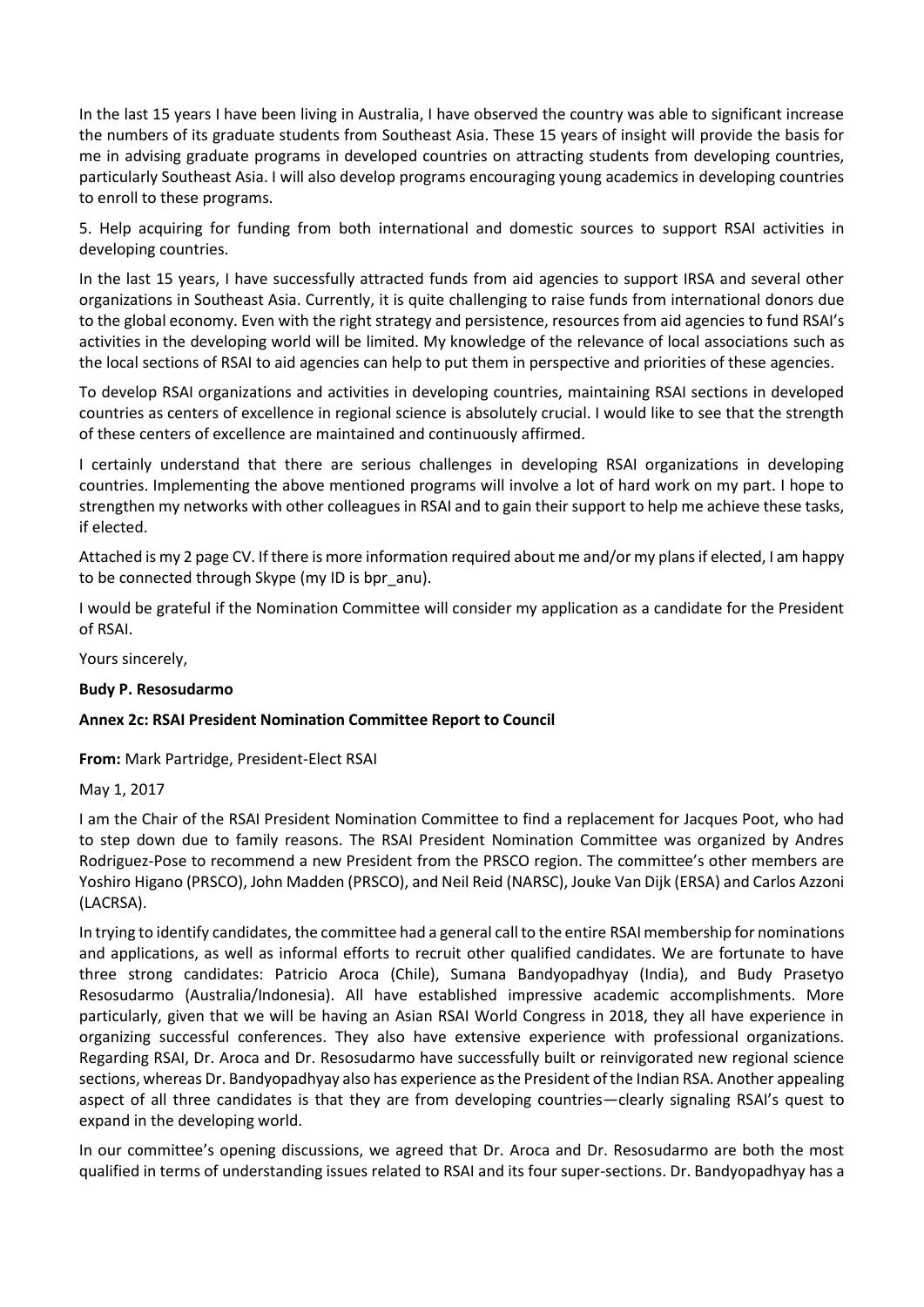promising future but we feel that she currently lacks the international experience of past RSAI Presidents and we believe that with more seasoning (such as being on RSAI Council), she would make a capable RSAI leader in the future. Of course, by definition, Dr. Aroco is qualified given that he nearly became RSAI President-Elect during the Minneapolis NARSC meeting and is the current PRSCO President, whereas Dr. Resosudarmo's work in Indonesia is impressive.

In trying to delimitate between the two remaining candidates, the Committee wrestled with how the PRSCO region will evolve with the addition of the LACRSA as a super-section. For example, will PRSCO remain an organization covering the entire Pacific Rim or will it become more Asia oriented? Likewise, will LACRSA's future boundaries overlap those with PRSCO? In addition, we discussed whether this would be a good time to switch the order of the RSAI Presidential rotation (e.g., have the LACRSA trade with PRSCO this time only). In the end, we decided that the lowest risk strategy is to not change the RSAI Presidential rotation and to have the PRSCO RSAI President be based in Asia in anticipation of some of the points discussed above and for facilitating the delicate negotiations with the Chinese and India in fully bringing them under the RSAI umbrella. *Therefore, we recommend that RSAI Council approve Dr. Budy Prasetyo Resosudarmo as the next RSAI President.*

### Respectfully Submitted by Mark Partridge

On behalf of Yoshiro Higano (PRSCO), John Madden (PRSCO), and Neil Reid (NARSC), Jouke Van Dijk (ERSA) and Carlos Azzoni (LACRSA)

## **Annex 2d: Votes Online**

| Members                 | Yes          | No | Abstain        |
|-------------------------|--------------|----|----------------|
| $\mathbf 1$             | 0            | 0  | $\mathbf{1}$   |
| $\overline{\mathbf{c}}$ | 0            | 0  | $\mathbf{1}$   |
| 3                       | $\mathbf 1$  | 0  | 0              |
| 4                       | $\mathbf{1}$ | 0  | 0              |
| 5                       | $\mathbf 1$  | 0  | 0              |
| 6                       | $\mathbf{1}$ | 0  | 0              |
| $\overline{7}$          | $\mathbf{1}$ | 0  | 0              |
| 8                       | $\mathbf 1$  | 0  | 0              |
| 9                       | $\mathbf{1}$ | 0  | 0              |
| 10                      | $\mathbf{1}$ | 0  | 0              |
| 11                      | $\mathbf 1$  | 0  | 0              |
| 12                      | $\mathbf 1$  | 0  | 0              |
| 13                      | $\mathbf{1}$ | 0  | 0              |
| 14                      | $\mathbf{1}$ | 0  | 0              |
| 15                      | $\mathbf 1$  | 0  | 0              |
| 16                      | $\mathbf{1}$ | 0  | 0              |
| 17                      | 0            | 0  | 0              |
| 18                      | 0            | 0  | 0              |
| 19                      | 0            | 0  | 0              |
| Total                   | 14           | 0  | $\overline{2}$ |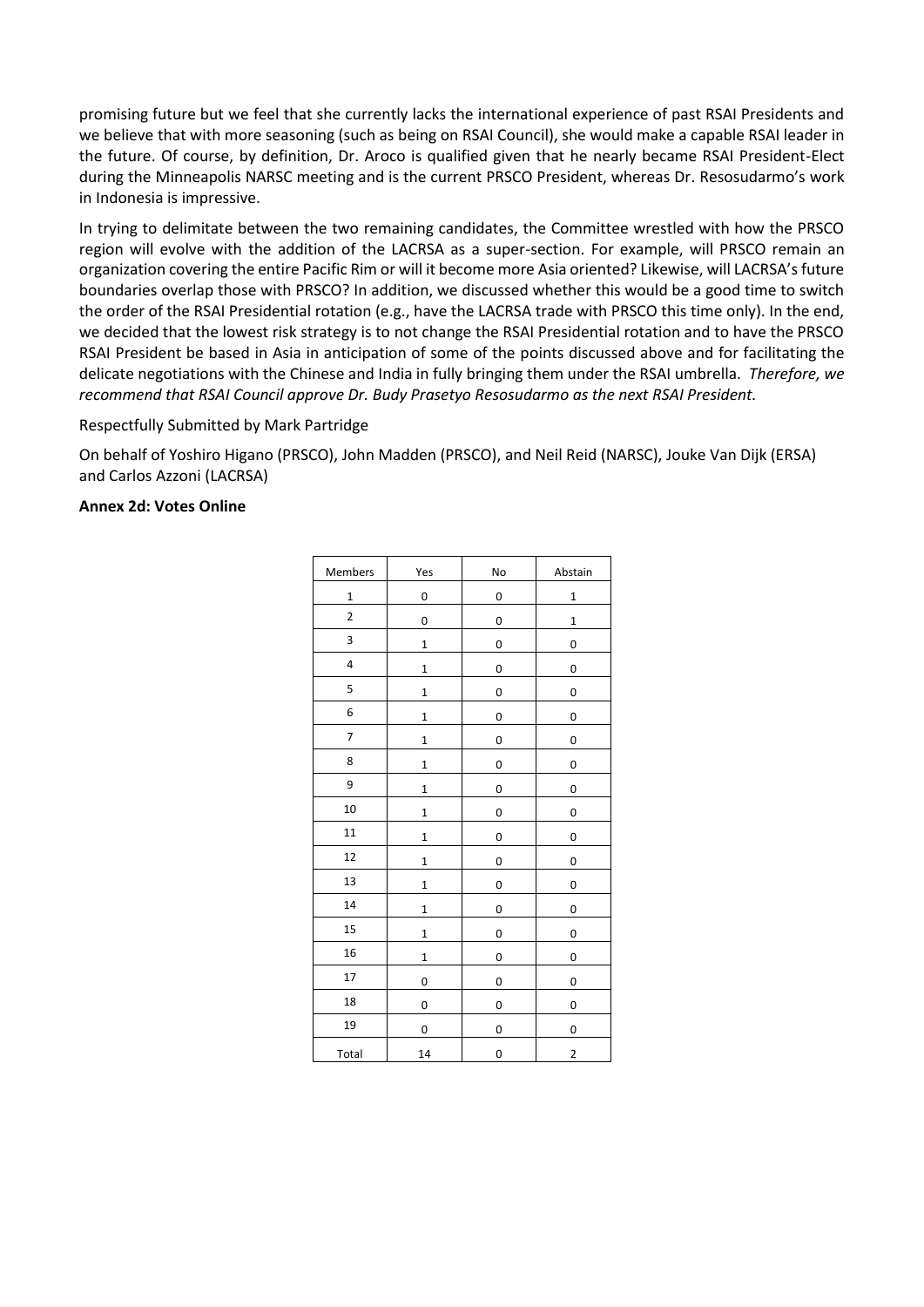### **Annex 3 World Congress**

## **Annex 3a - Call for Applications**

## **2018 RSAI World Congress**

## **Request for Proposals**

## **Synopsis**

The Regional Science Association International (RSAI) aims to hold a world congress at least once every four years. Unfortunately, the last two planned congresses – in Bangkok in 2014 and in Istanbul in 2016 – had to be cancelled due to security concerns in the host cities at the time. RSAI considers world congresses an important instrument for furthering its mission of global advancement of regional analysis and related spatial and areal studies for the benefit of society. RSAI therefore calls for proposals to host a world congress in 2018. Potential hosts are RSAI Supra-Regionals, Sections or Members that have a proven track record of hosting conferences and related events. A world congress may be held concurrently with another event or as a standalone event. Proposals must be submitted by Friday December 16, 2016, 23:59 GMT. Proposals are evaluated by a Committee of RSAI Council. Based the Committee's recommendation, Council will make a decision by Friday January 20, 2017, 23:59 GMT. This document outlines the application process, organisation and expected outcomes regarding the 2018 world congress.

28 October 2016

## **Preamble**

The World Congress of the RSAI was initiated in 1980, at a time when the organization had already established a tradition of annual supra-regional conferences in North America, Europe and the Pacific Rim through the North American Regional Science Council (NARSC), the European Regional Science Association (ERSA) and the Pacific Regional Science Conference Organization (PRSCO) respectively. The purpose of the world congress is twofold: firstly, to create an opportunity for bridging the networks established by the supra-regional organisations (which since 2016 also includes the Latin American and Caribbean Regional Science Association, LACRSA), and, secondly, to provide a scientifically and socially attractive event for first entry into the RSAI networks for postgraduate students and scholars from parts of the world where the supra-regionals and their constituent sections have little or no representation.

RSAI congresses until 2012 have been held four-yearly since 1980 (with the exception of the one held in Israel in 1989 rather than 1988). The years and venues have been:

- 1980 1st Cambridge Mass. (Harvard University), USA
- 1984 2nd Rotterdam (Erasmus University), Netherlands
- 1989 3rd Jerusalem (Kibbutz Ramat Rachel), Israel
- 1992 4th Palma de Mallorca, Spain
- 1996 5th Tokyo (Rissho University), Japan
- 2000 6th Lugano, Ticino, Switzerland
- 2004 7th Port Elizabeth, South Africa
- 2008 8th Sao Paulo, Brazil
- 2012 9th Timisoara, Romania

In 2012 Council appointed a working party, chaired by the then RSAI President Jean-Claude Thill, to review the world congress policy. The working party made a number of recommendations, including holding the world congress every two years. Consequently, a 2014 world congress was organised to be held May 26-30 in Bangkok, Thailand. However, this congress had to be cancelled due to a military coup taking place just before the congress dates. Similarly, a 2016 world congress was organised to be held April 25-28 in Istanbul, but had to be postponed initially – and subsequently cancelled – due to safety concerns linked to terrorist activity in Turkey. It is clear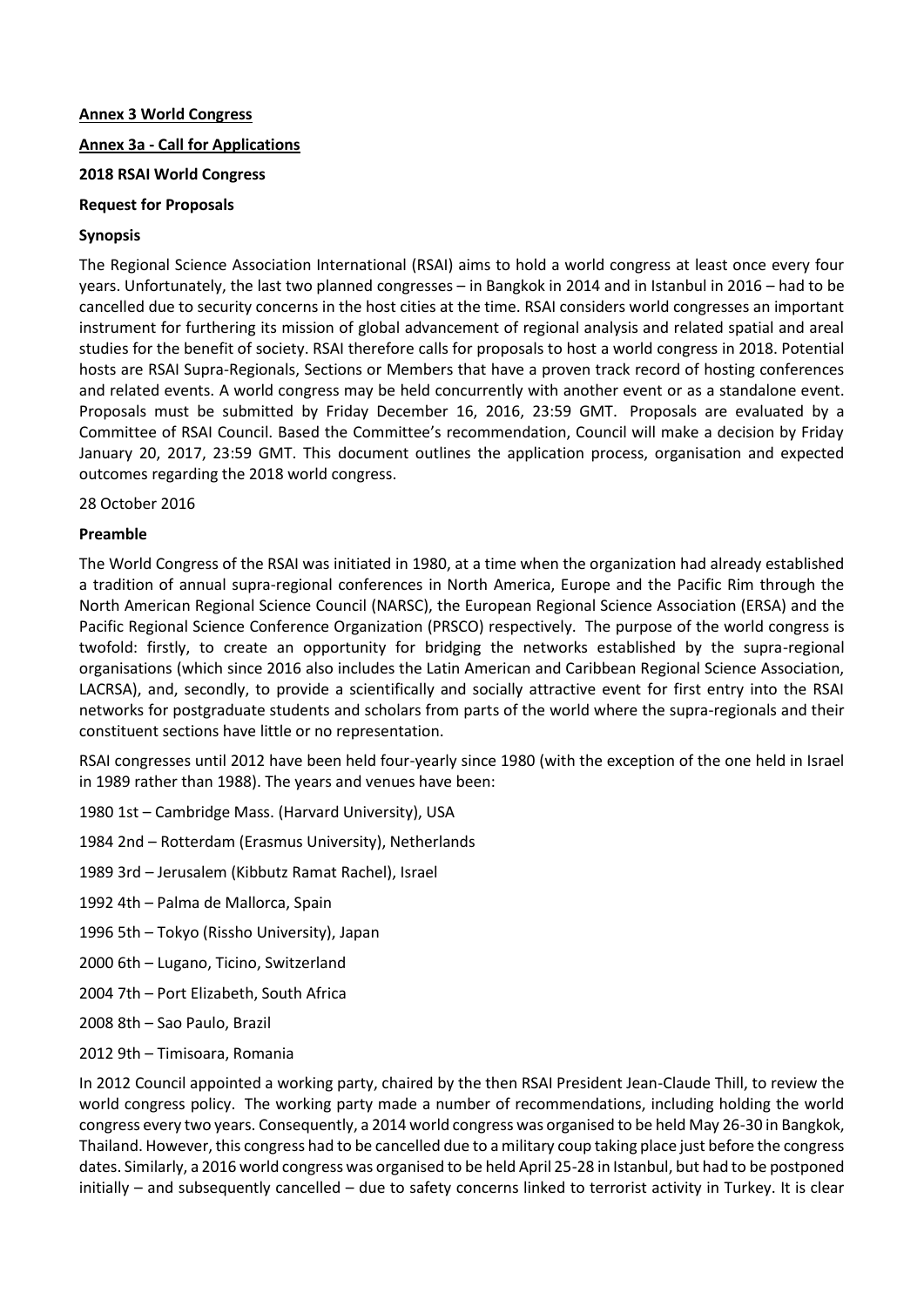that this very unfortunate sequence of events was impossible to foresee during planning of the last two congresses, given that both host cities had a longstanding reputation of being safe destinations for global events.

To meet its objectives and to ensure that its membership receives the services it expects from the organization, RSAI is now committed to running a successful world congress in 2018.

## **Criteria for a successful 2018 world congress**

1. Most importantly, the world congress should aim to have significant participation from members of Sections of all four supra-regional organisations – ERSA, LACRSA, NARSC and PRSCO.

2. The conference should also endeavour to attract regional scientists resident in countries in which no RSAI Section has yet been established. Subsidies may be available to selected applicants for participation through RSAI's "Building Bridges" programme.

3. RSAI's long-run objective is to organise a world congress with 1000 participants or more at least once every four years. However, given the limited planning time available of 12-20 months before the 2018 congress, there is no expectation of such a large congress in 2018 (although proposals with that goal will be considered). Instead, the event is expected to attract 300-500 participants.

4. The 2018 World Congress may be held as a standalone event. Alternatively, proposals may suggest to organise it jointly or "back-to-back" with another event. Such a joint or back-to-back event could be an RSAI Section meeting, a supra-regional congress, or an event held jointly with other organisations with similar objectives or networks.

5. The proposed dates of the congress must be such that they do not clash with other events that aim to attract the same regional science community, unless a joint conference is envisaged.

6. The conference should be held at an easily accessible location in a globally accessible city.

7. Accommodation should be available at the conference venue (when the conference is held at a hotel or convention centre). Alternatively, a range of affordable accommodation should be available within 15 minutes walking from the venue.

8. The congress should include plenary sessions of interest to the global scientific community. The overall conference theme and the selection of keynote speakers should reflect this. Of course, local perspectives and concerns may be interwoven with global perspectives and concerns.

9. Proposals should include initiatives to encourage participation from developing countries and from other countries in which no RSAI Sections have yet been established. RSAI can assist financially in meeting this objective through its "Building Bridges" programme but other funding initiatives (e.g. subsidies for participating postgraduate students) are also encouraged.

10. The programme should include one or more workshops for professional development of emerging scholars and postgraduate students, who may not be in a position to contribute a full paper to the formal scientific programme.

11. The working language of the congress is English but proposals may include arrangements for simultaneous translation of plenary sessions where this is deemed to be desirable.

12. Proposals should include a risk assessment regarding contingencies that could impact on the viability and success of the congress. Ways in which potential risks can be managed should be outlined.

# **Conference Organisation**

1. RSAI establishes a 2018 World Congress Executive Committee (WCEC18) which will have oversight over all aspects of the world congress. In accordance with Article 5, Section 3 of the RSAI Constitution, this committee is chaired by the RSAI Executive Director. Other members of WCEC18 are the chair of the Local Organising Committee (see below), the President of RSAI, who chairs of the Scientific Programme Committee (see below),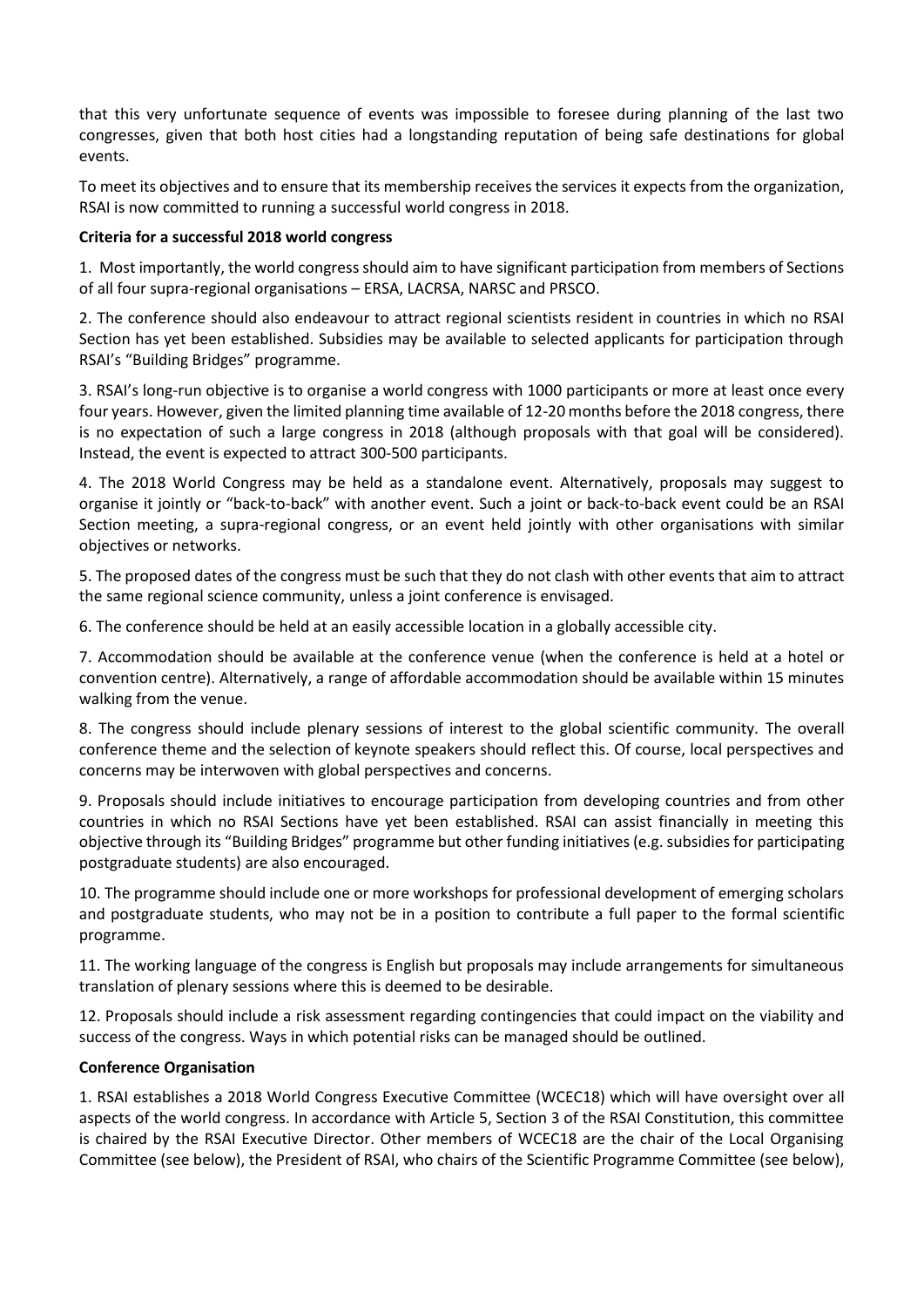and two other Council members. WCEC18 co-ordinates the various tasks and has overall responsibility for the scientific and financial success of the congress.

2. WCEC18 will establish a Scientific Programme Committee (SPC), which will be chaired by the President of RSAI. Besides the chair, the five-person SPC will consist of one senior scholar from each of the four supraregionals. SPC will select offered papers and ensure the scientific quality of the programme. This committee may call upon a much larger number of RSAI scholars to assist in selecting papers for presentation.

3. The RSAI Supra-Regional, Section or Member submitting the world congress proposal will appoint a Local Organising Committee (LOC) and appoint its chair. The LOC is responsible for all logistical aspects of the congress and arrangements with local suppliers. The RSAI Office and the LOC will draw up a full budget for the congress and recommend a schedule of registration fees to WCEC18.

4. RSAI Office will provide the website on which all congress information can be found and downloaded, and the portal through which abstracts, papers, registrations and the programme can be managed.

5. For the services it provides, RSAI Office charges a commission equal to 20% of all registration fees received. The remaining registration revenue is transferred to the legal entity representing the LOC. Any anticipated sponsorship monies will be included in the budget.

6. The RSAI supra-regional, section or member institution which makes the world congress proposal underwrites the financial viability of the congress. The disbursement of any funds held by the LOC after the congress has been held is a matter of negotiation between the parties concerned, with negotiations being coordinated by WCEC18.

7. All arrangements for the organising of the World Congress will be formalised in a Memorandum of Understanding (MOU). The MOU will be signed by the President of RSAI, the Executive Director, the Chair of the LOC and the person representing the legal entity through which the LOC operates.

### **Application Process**

1. Proposals should address each of the 12 criteria for hosting the 2018 world congress outlined above. However, it is understood that some of the information provided by the congress proposers (such as names of suggested keynote speakers, sponsorship, etc.) will be tentative at the time the proposal is submitted.

2. Proposals should include a list of the key people involved in organising the congress, a draft congress plan (including dates, location and schedule), a detailed draft budget (including a schedule of registration fees) and a suggested range of accommodations and charges.

3. The acceptance of a proposal by RSAI Council does not constitute a binding agreement between the two parties. The subsequently drawn up MOU, which is guided by the proposal, will constitute a binding agreement.

4. Proposals should be submitted by email to [rsai@apdr.pt](mailto:rsai@apdr.pt) by Friday December 16, 2016, 23:59 GMT.

5. A decision regarding the 2018 World Congress will be made by Council on or before Friday January 20, 2017, 23:59 GMT.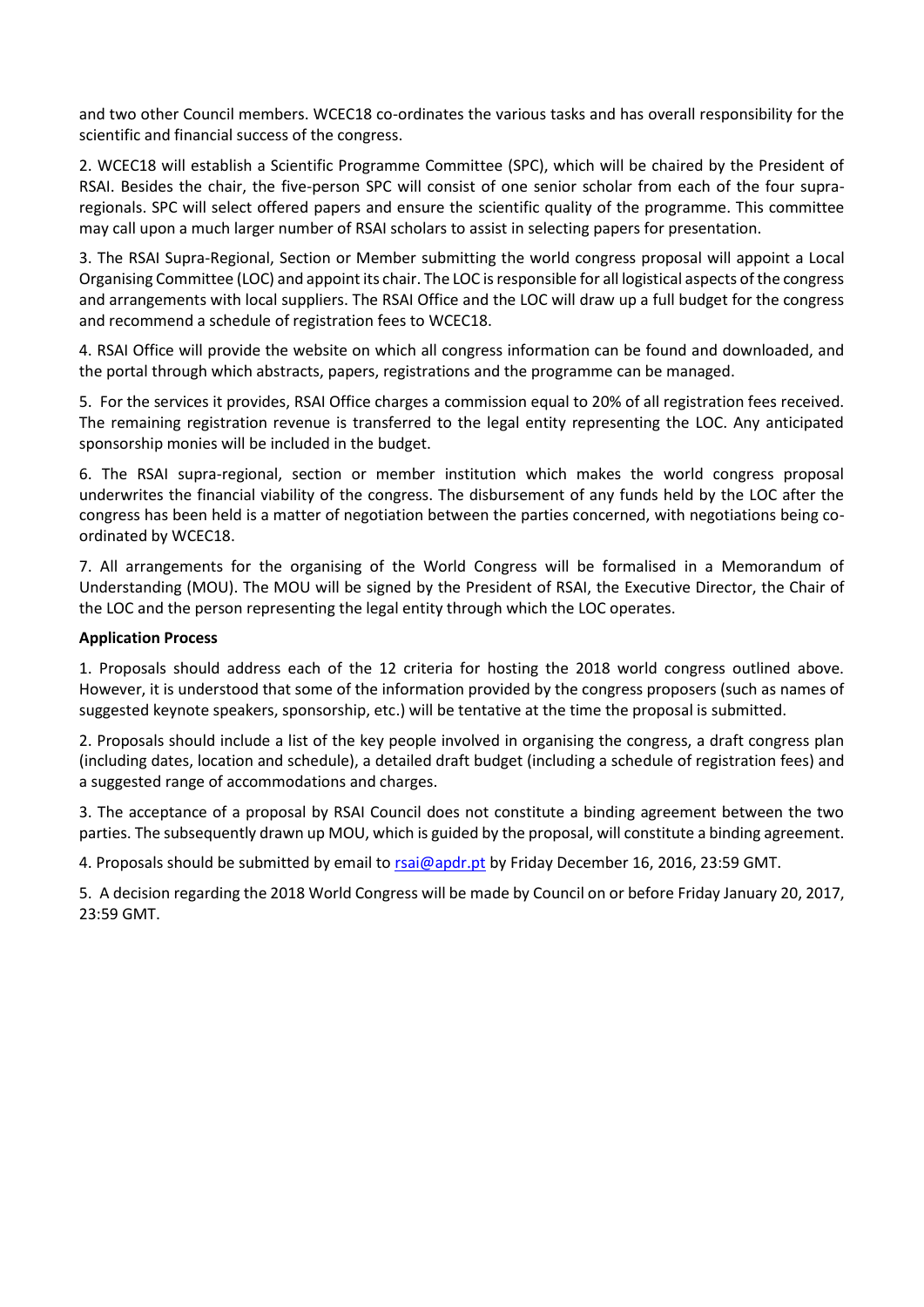|  | Annex 3b - Synthesis of the Congress Applications and Votes by the Selection Committee |  |  |
|--|----------------------------------------------------------------------------------------|--|--|
|  |                                                                                        |  |  |

| <b>Section</b>                                              | Contact<br>person                       | Venue                                                                                                                                   | <b>Proposal Dates</b>                                                                            | <b>Participants</b>                                                  |          |                |                |                |                |                |                |                |                | Total |
|-------------------------------------------------------------|-----------------------------------------|-----------------------------------------------------------------------------------------------------------------------------------------|--------------------------------------------------------------------------------------------------|----------------------------------------------------------------------|----------|----------------|----------------|----------------|----------------|----------------|----------------|----------------|----------------|-------|
| Regional<br>Science<br>Association,<br>India (RSAi)         | Sumona<br><b>Banerjee</b>               | Goa, Economics<br>Department at BITS<br>Pilani - K. K. Birla Goa<br>Campus. India and/or<br>an Hotel in Bogmallo<br>Beach, Goa.         | 8-11 January,<br>2018 or any<br>other in 2018.                                                   | Expected 750<br>participants<br>(Breakeven<br>326)                   | 5        | 5              | 5              | 5              | $\overline{4}$ | 5              | 5              | 3              | 4              | 41    |
| Sociedad<br>Argentina de<br>Economia<br>Regional<br>(SAER)  | Pedro<br>Elosegui                       | <b>Buenos Aires, CCK</b><br>Cultural Center,<br>Argentina                                                                               | April 25-28th,<br>2018                                                                           | Expected to<br>attract at least<br>500<br>participants.              | 4        | 4              | 3              | 4              | 5              | 4              | $\overline{4}$ | 5              | 5              | 38    |
| Mexican<br>Regional<br>Science<br>Association<br>(AMECIDER) | Serena<br>Eréndira<br>Serrano<br>Oswald | Mexico City, or else,<br>either Chichen Itza, the<br>Maya Museum or Isla<br>Mujeres if the congress<br>takes place in Cancun,<br>Mexico | 22-27 May<br>2018                                                                                | Expected 890<br>participants                                         | 3        | 3              | $\overline{2}$ | $\overline{3}$ | $\overline{3}$ | $\overline{2}$ | 3              | $\overline{4}$ | 3              | 26    |
| Italian<br>Association of<br>Regional<br>Science<br>(AISRe) | Thomas<br>Streifeneder                  | Bolzano/Bozen, The<br>European Academy of<br>Bolzano/Bozen, Italy                                                                       | 4-7 April 2018<br>$// 2-5$ May<br>2018 // 22-26<br>May 2018 //<br>$11 - 15$<br>September<br>2018 | Expected 300<br>participants                                         | $\Omega$ | $\overline{2}$ | 4              | $\Omega$       | $\mathbf{1}$   | $\overline{2}$ | $\overline{2}$ | $\overline{2}$ | $\mathbf{1}$   | 14    |
| Portuguese<br>Regional<br>Science<br>Association<br>(APDR)  | Iva Miranda<br>Pires                    | Lisbon, Faculty of Social<br>and Human Sciences-<br>UNL, Portugal                                                                       | 4-6 July 2018                                                                                    | We estimate a<br>number of<br>participants<br>between 400<br>and 600 | $\Omega$ | $\mathbf{1}$   | $\overline{2}$ | $\Omega$       | $\overline{2}$ | $\overline{2}$ | $\mathbf{1}$   | $\mathbf{1}$   | $\overline{2}$ | 11    |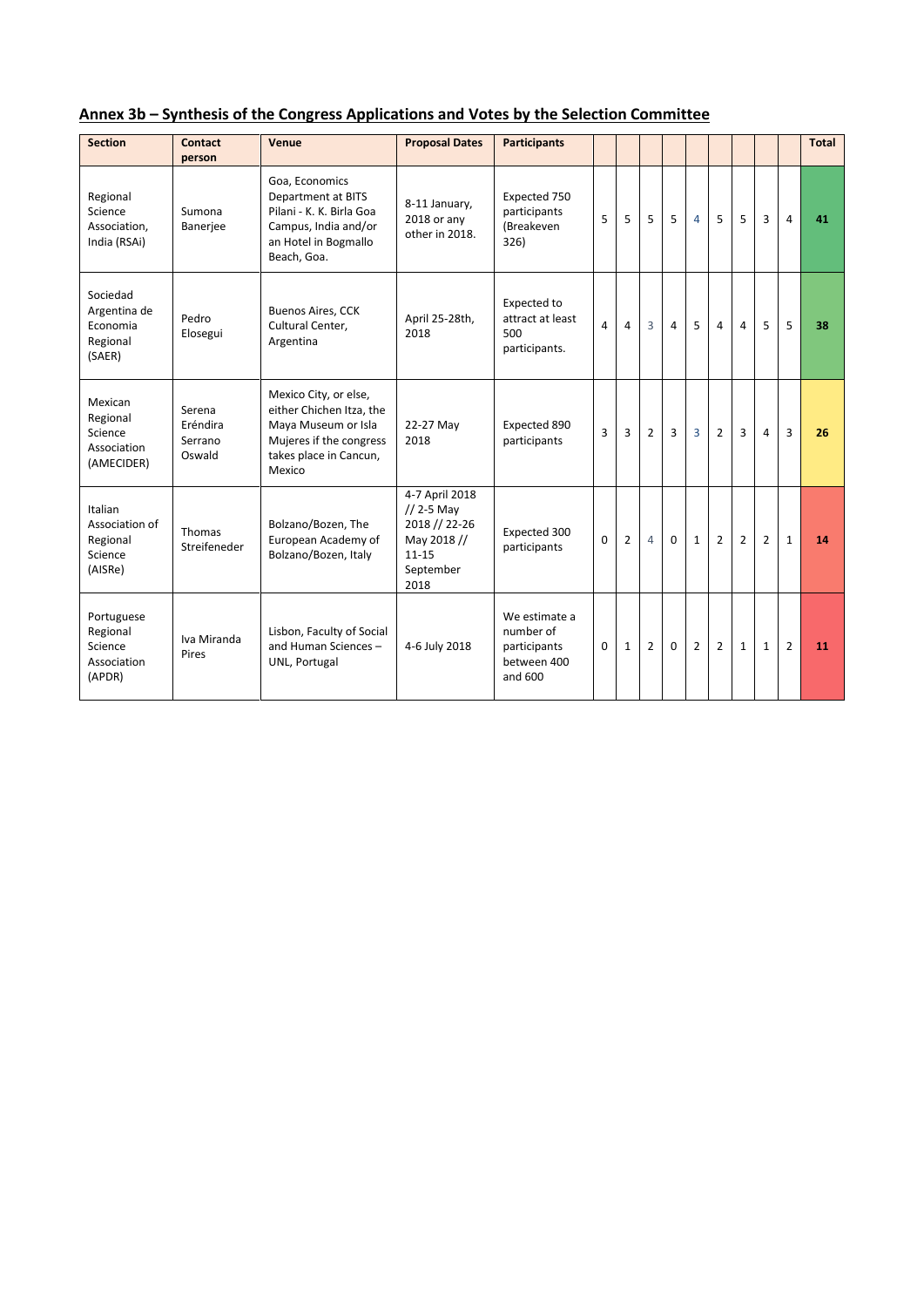#### **Annex 4: Regional Science Policy and Practice**



#### **Editorial Report – May 2017**

#### **Introduction**

Following a selection process chaired by Andrés Rodríguez-Pose, President of RSAI, the RSAI Council approved unanimously by on-line votes the new editorial team of RSPP for 2017 to 2019.

This report details the journal situation in May 2017 and includes the external recognition of the journal, the presentation of the internal indicators, and the actions taken by the editorial board.

#### **External recognition of the journal**

Regional Science Policy and Practice has finally received a CiteScore in Scopus of 1.17. The Journal of Regional Science has 3.16, Regional Studies 2.46, Papers in Regional Science 1.27 and Annals of Regional Science 0.91. This is a very good score for RSPP, achieved by the former editorial team, reviewers and authors coordinated by Michael Carroll. Many thanks and congratulations.

| Scopus.                                                                                                                                                                                                                                                                                                                    | Search | Sources | <b>Alerts</b> | Lists | $Help \vee$ | SciVal » | Register >                   | Login v |                                                   |
|----------------------------------------------------------------------------------------------------------------------------------------------------------------------------------------------------------------------------------------------------------------------------------------------------------------------------|--------|---------|---------------|-------|-------------|----------|------------------------------|---------|---------------------------------------------------|
| Source details                                                                                                                                                                                                                                                                                                             |        |         |               |       |             |          | Feedback )                   |         | Compare sources >                                 |
| Regional Science Policy and Practice<br>Scopus coverage years: from 2015 to 2016<br>Publisher: John Wiley and Sons Inc.<br>E-ISSN: 1757-7802<br>Subject area: Environmental Science: Management, Monitoring, Policy and Law                                                                                                |        |         | $\checkmark$  |       |             |          | Visit Scopus Journal Metrics |         |                                                   |
| Scopus content coverage<br>CiteScore<br>CiteScoreTracker 2016 ©<br>14 Citations to date ><br>& Citation Count 2016<br>1.17<br><b>&amp; Documents 2013 - 2015</b><br>12 Documents to date ><br>25 Metrics displaying this icon are compiled according to Spowball Metrics. 2 a collaboration between industry and academia. |        |         |               |       |             |          |                              |         | Last updated on 23 April, 2017<br>Updated monthly |

Figure 1: Scopus Indicators of Regional Science Policy and Practice

According to Grace Ong from Wiley, *RSPP* is still undergoing evaluation by Clarivate Analytics (formerly Thomson Reuters) for an impact factor. The evaluation is likely to conclude at the end of 2017 at the earliest and the most important thing while the evaluation is in progress is to ensure that the publication of the issues are on schedule.

According to Google Scholar, citations on Regional Science Policy and Practice are growing but stabilizing since 2014. We will continue to track this interesting indicator.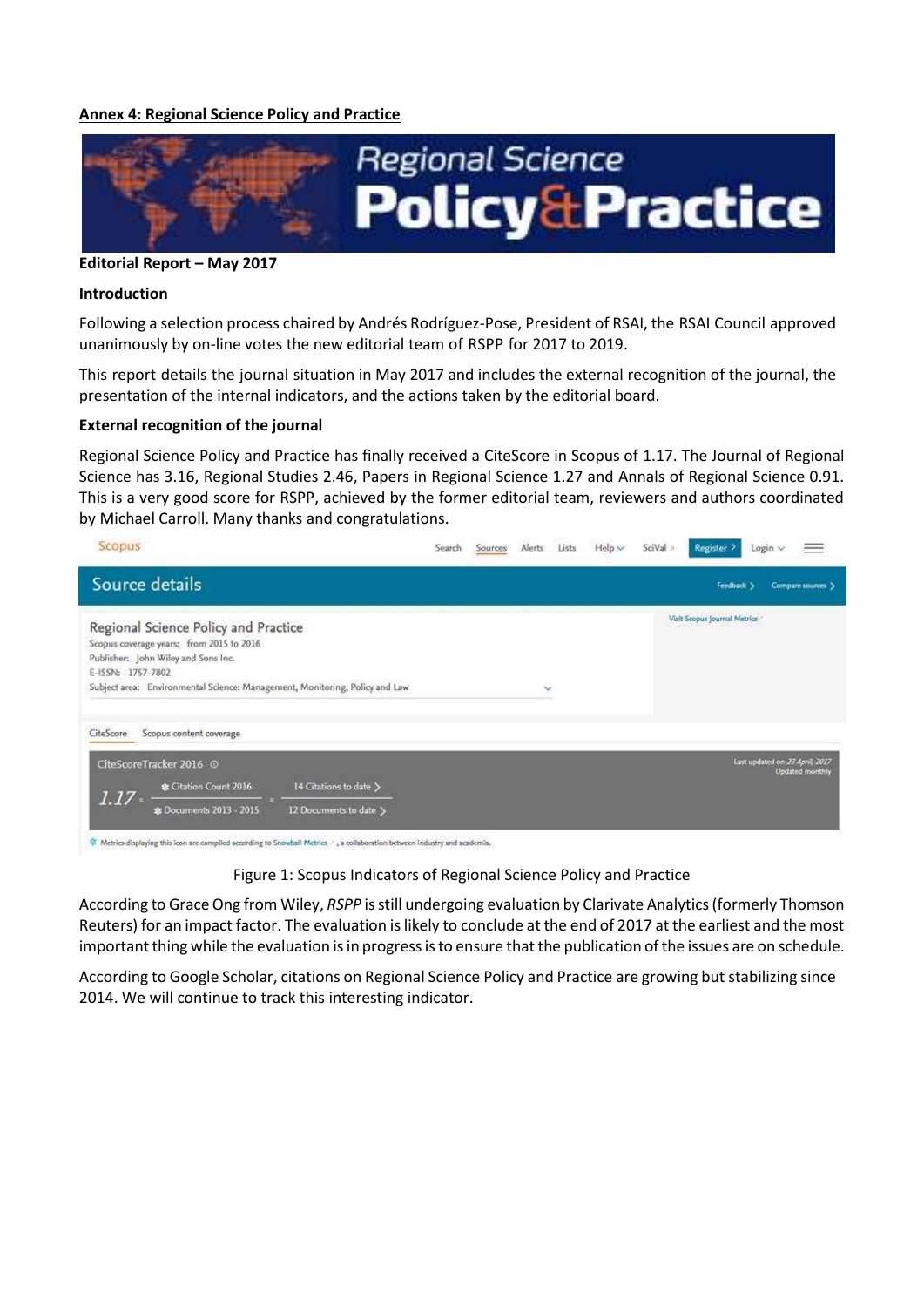

Figure 2: Google Scholar RSPP Citations – May 2017

## **Editorial Statistics**

From Wiley Report of 2016 it is clear that the number of downloads to RSPP in the period 2008 to 2016 has increased; 8% in 2016 compared with 11% across all Wiley Journals in Geography.



Figure 3: Number of Downloads from 2008-2016 (Wiley Report of 2016)

The same report also indicates that the number of pages and articles per year decreased from 2012 to 2016.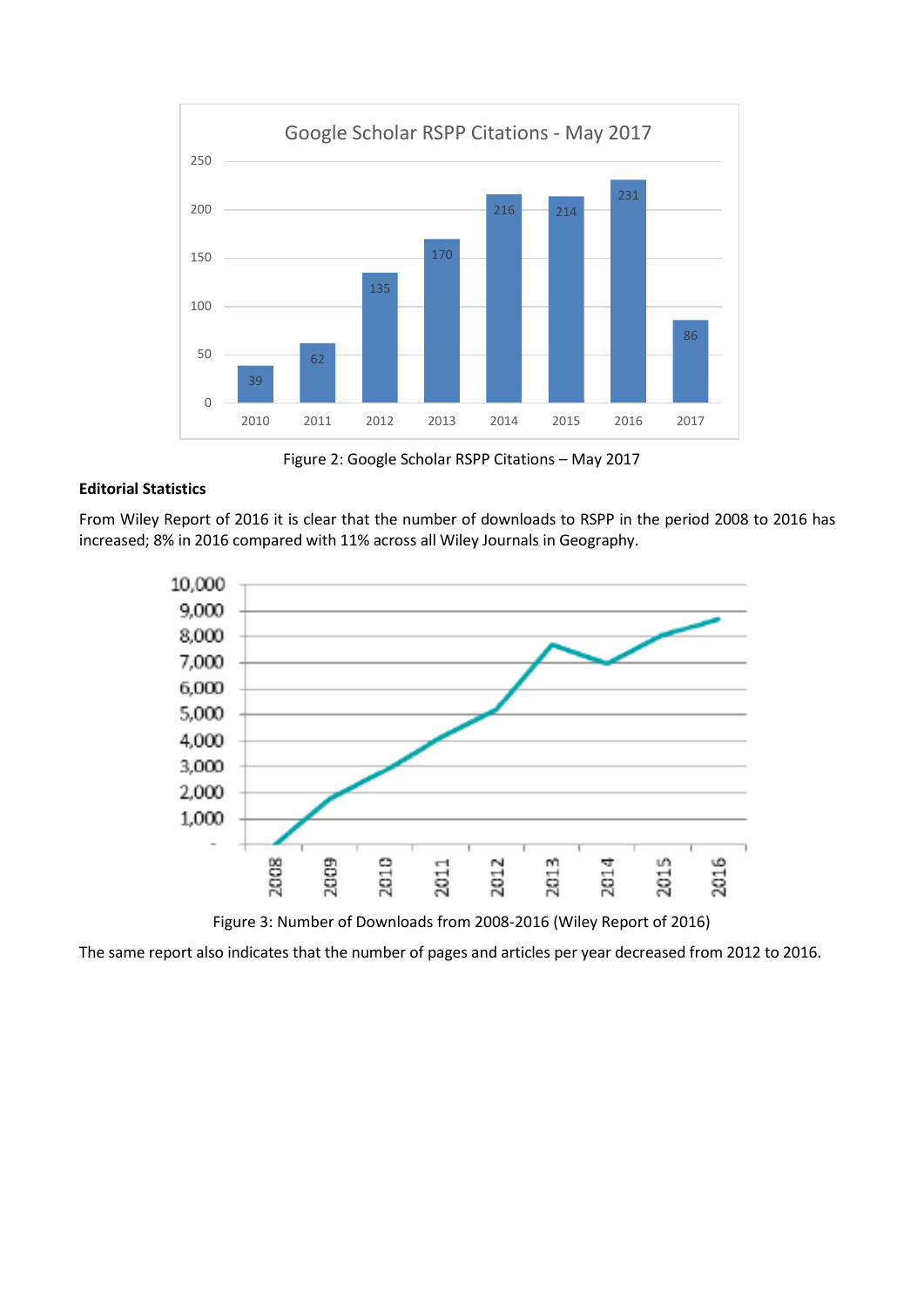

Figure 4: RSPP Pages and Articles per Year (Wiley Report of 2016)

The Editorial team proposed to reverse this trend and grow from 12 articles and 196 pages in 2016 to around 60 articles, 6 issues and 900 pages in 2019.

## **Actions taken by the editorial board**

Since March 31<sup>st</sup> the Editorial Team has seen 10 submissions, rejected 2, suggested minor revisions in 1, requested major revisions on 7 and published the first issue of 2017 with 3 articles coming from the editorial work of the previous team. 13 more articles are waiting for the first appraisal but we are receiving only 3 submissions per month.

We challenged the Editorial Board to propose Special Issues for the next three years. So far, there is an agreement for six Special Issues:

- 1. Andre Torre and Livia Madureira- Innovation in rural areas.
- 2. Peter Nijkamp Origins and futures of regional science.
- 3. Andrea Székely Walled territories.
- 4. Carlos Azzoni and Vargas Regional science in South America.
- 5. Neil Reid, Alessandra Faggian and Giulia Pezzi Local entrepreneurship and tourism: policies and practices in peripheral areas.
- 6. Budy Resosudarmo and Geoffrey Hewings Spatial and Social Justice.
- 7. Artur Gil Space Data to Space Issues

### May 2017,

Patricio Aroca, Universidad Adolfo Ibáñez, Chile; Jaime Bonet, Banco de la Republica de Colombia, Colombia; Eduardo Haddad, Departamento de Economia – FEA-USP, Brazil; Neil Reid, University of Toledo, USA; Vicente Royuela, Universitat de Barcelona, Spain; Emmanouil Tranos, University of Birmingham, UK; Tiago Freire, University of Camberra, Australia; Tomaz Ponce Dentinho, University of Azores, Portugal.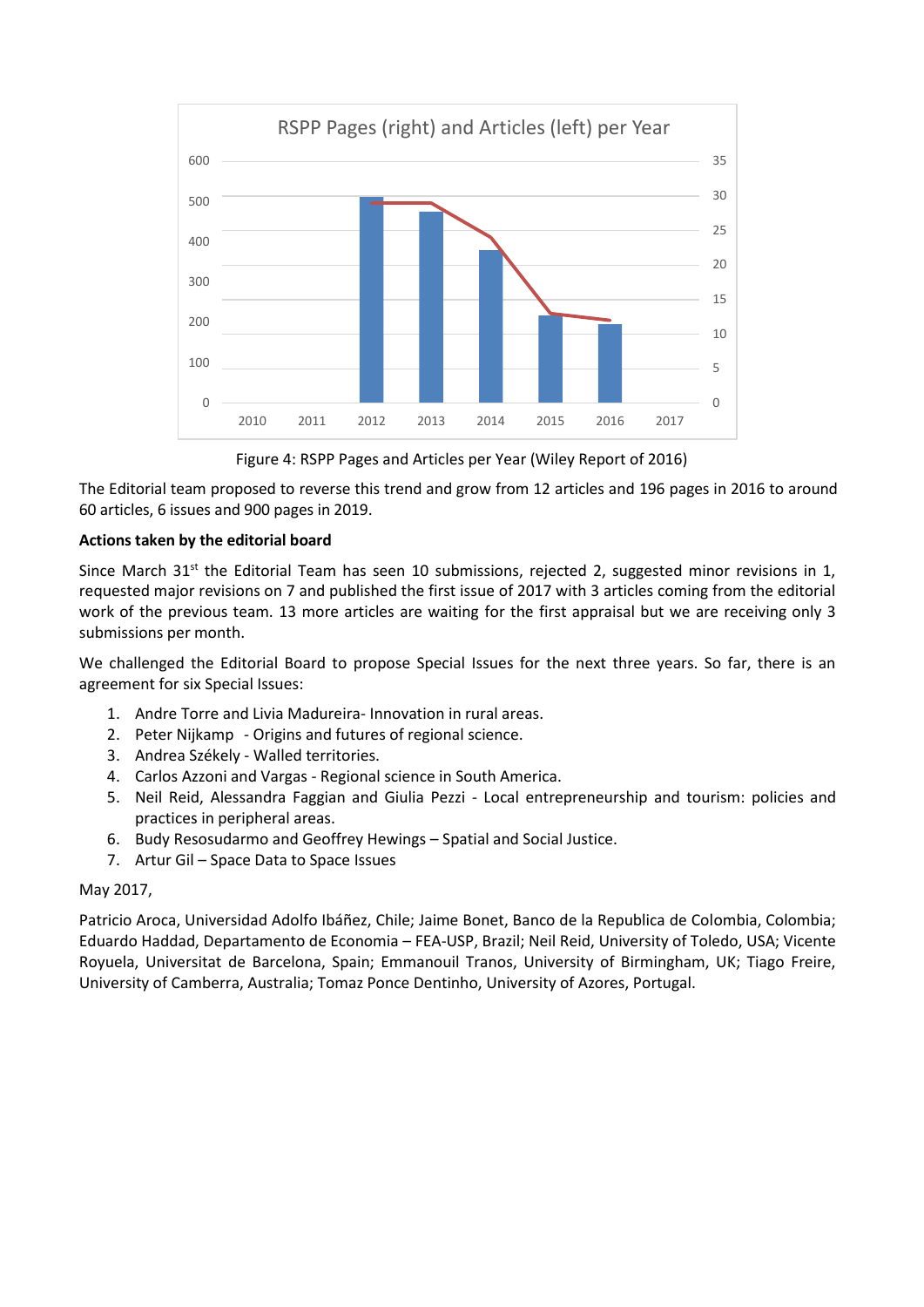#### **Annex 4b: RSPP Annual Paper Award**

RSPP Annual Paper Award

For the Best Paper in Regional Science Policy and Practice

1. Goal

The Award recognizes annually a scientist who have demonstrated creativity, merit and prospective effectiveness through the publication of a paper of remarkable quality in Regional Science Policy and Practice.

2. The Award

2.1 The award recognizes and honours practitioners, policy makers and scientists that with their work, decisions and research helped the development of peoples and places.

2.2 The Prize is annual and awards the best paper published two years before of Regional Science Policy and Practice.

2.3 The award selects only one paper per year.

2.4 The Award involves the payment of 750  $\epsilon$ , one plaque and certificates for the authors.

3. Jury and Process for Recommending the Award

3.1 In the first quarter of each year, the Editor in Chief of Regional Science Policy and Practice identifies the list of up to three (3) papers published two years before that have highest citations until the end of the previous year.

3.2 The Editor-in Chief of Regional Science Policy and Practice will then send the papers for appraisal to the jury composed by the Editor in Chief, one editor and three Fellows proposed by the Editor-in-Chief to the Council

3.3 The Jury will appraise and rank the papers in a meeting in person and/or by email/teleconference in March to select the paper to receive the Award.

3.4 The Editor-in-Chief of Regional Science Policy and Practice will inform the Executive Director of RSAI of the decision of the Jury, and the Executive Director of RSAI will inform the recipient(s) of the Award.

3.5 The Awardee(s) will be invited to attend one of the Supra-Regional (NARSC, LACRSA, ERSA, PRSCO) meetings or the RSAI World Congress to receive the Award.